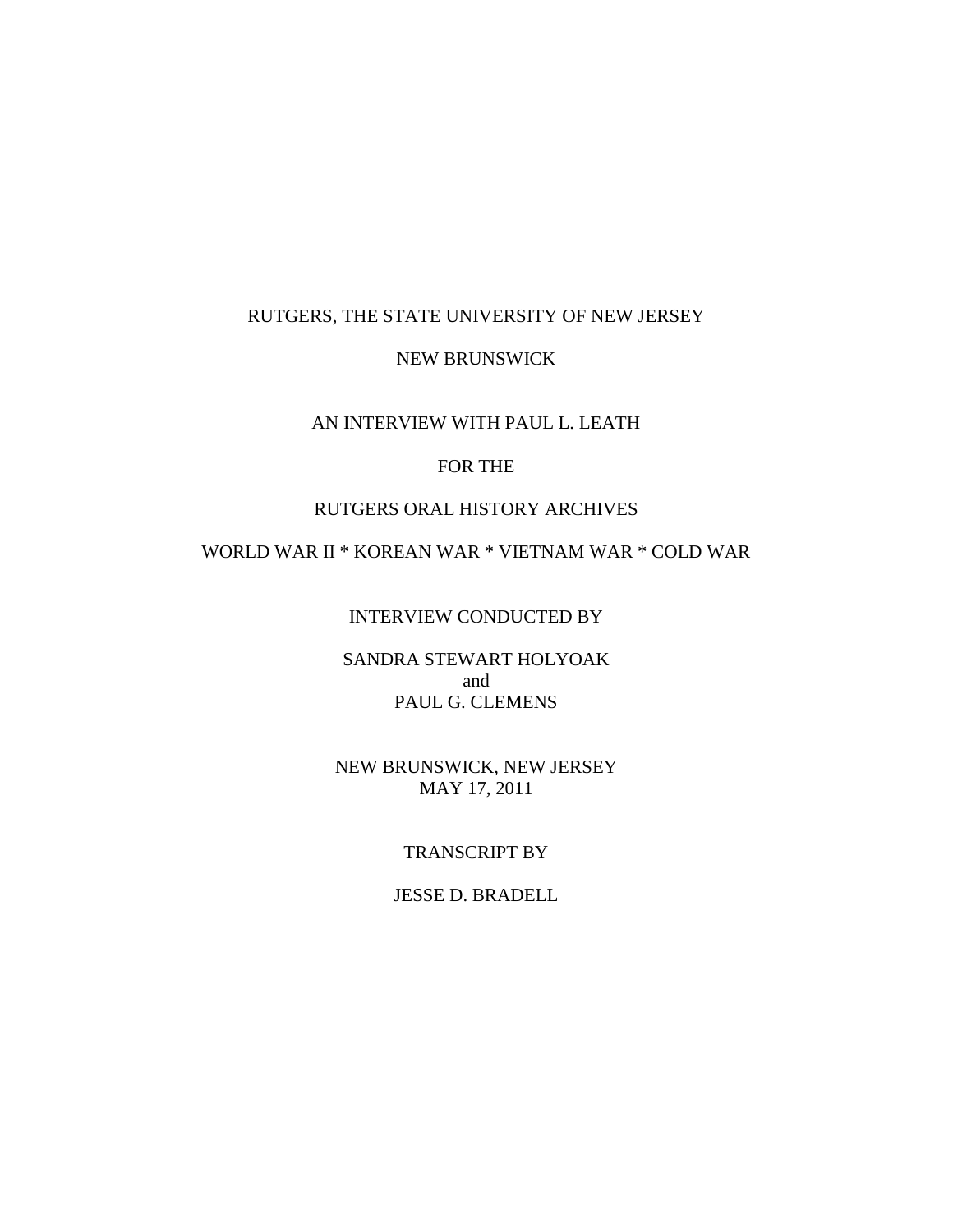Sandra Stewart Holyoak: This begins our second session with Professor Paul Leath, on May 17, 2011 in Piscataway, New Jersey with Professor Paul Clemens and Sandra Stewart Holyoak.

Paul Clemens: We were interested in hearing about the areas of physics that this department is noted for.

Paul Leath: Well, I just went over some of this. I talked for a moment about what used to be called solid state physics but now is called condensed matter physics. The only difference is that condensed matter physics includes not only solids but also liquids. … There are a great many different things and different approaches to the different properties of solids and liquids. … In the department, we have people do experiments of all sorts on different materials and we have people that do theoretical calculations and predictions of the properties of … some of the properties of these materials.

SH: You talked about how the Physics Department had chosen specific areas to work in.

PL: The department … chose early on to just to do a few things and to do them very well, and to not do other things. For example, there is no one in the department doing simply atomic physics or doing atmospheric physics or doing plasma physics or doing many other areas of physics that exist. The area in which it has its historical reputation is probably what is now called condensed matter physics. Some of the key experiments in condensed matter or solid state physics, in the … past, were done by Rutgers people. In fact, Bernie Serin who the building is named after was the person who did … these experiments, by the way, over in Van Dyck hall. [laughter] … [He] was the first person to show that the superconducting transition temperature of mercury, at very low temperatures, at four degrees Kelvin, four degrees of absolute--that's almost minus 450 degrees Fahrenheit--depends upon … the different isotopes of mercury. … Different isotopes of mercury have identical chemical properties, it's just that their mass is different because they have different numbers of neutrons … in the nucleus, but that doesn't change the chemical properties, but it does change their mass. … He was able to show that the superconducting transition temperature depends upon the mass of the atoms and that's what ultimately led to Bardeen, Cooper, and Schrieffer, who got the Nobel Prize for this, to come up with their theory of how the superconducting transition temperature depended upon the interaction between the electrons and the nuclei with the atoms. [Editor's Note: Bardeen, Cooper, and Schrieffer wrote the "BCS Theory" of superconductivity in 1957, receiving the Nobel Prize for their work in 1972.] ... That interaction depends on the mass of the nuclei, and he did that key experiment right over there in Van Dyck Hall.

#### SH: Wow.

PL: Other people that were very famous, … and should have gotten the Nobel Prize, was Henry Torrey, who was once the dean of our graduate school, you probably may remember, and was chairman of the department back in those early days when the department started building its reputation. He was the first person ever to see a nuclear magnetic resonance signal in bulk matter. Basically, this was the beginning of nuclear magnetic resonance. He didn't do that at Rutgers; he did that at Harvard. … His post-doc mentor got the Nobel Prize, and he didn't, but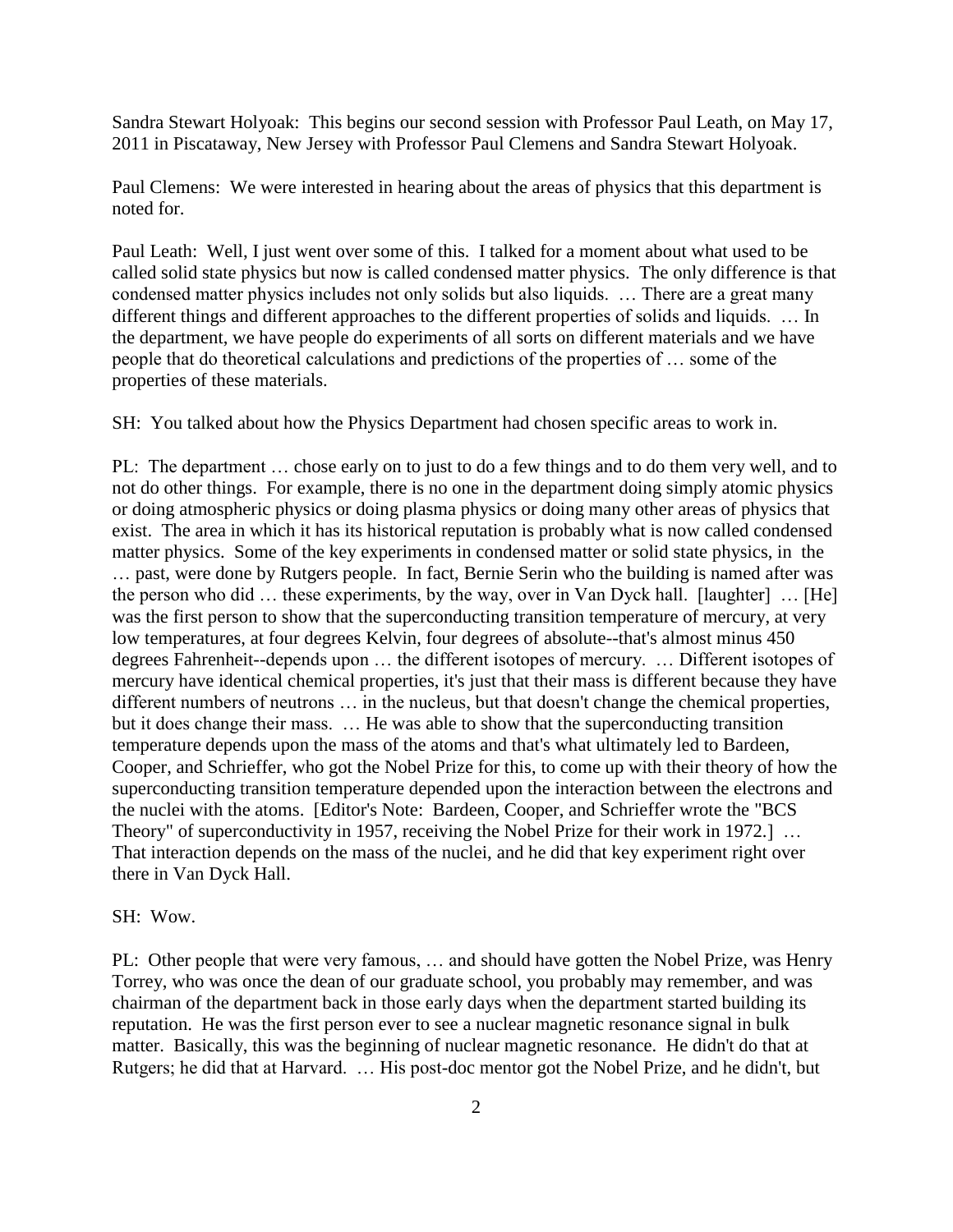nevertheless, he was the person that … ran the apparatus and first saw the NMR signal. So, there were several famous faculty members. Herman Carr was the first person who used nuclear magnetic resonance to look at the spatial distribution of matter, which ultimately led to MRI imaging. … He did early work that [was] the physical basis for modern technologies of various sorts. … Also, we have, very well-known faculty in the department that do theoretical calculations for all kinds of materials. In fact, the department has a very large number of theorists who do mathematics applied to materials. I also mentioned briefly biophysics. We have now a few very good, young biophysicists who study biology from a physicist's point of view--from a sort of mathematical point of view--looking at; I'm not exactly sure what genetic networks, and other things. There are three other strong areas of physics in the department. One, which was much larger in the past, is nuclear physics. There was a time when it was one of the most exciting research area in the department; we had a tandem accelerator over here, next door, where people did nuclear physics. It was an accelerator that was jointly run by Rutgers and Bell Labs. In fact, you'll read all about it in Allen Robbins' book on the history of the department, because Allen was one of the principle persons behind that project. … Nuclear physicists study the nuclei of atoms which are basically the protons and neutrons that make up an atom. These days, they know that neutrons and protons themselves are not elementary particles, but are made up of things called quarks, that are held together by something called gluons and make up the structure of protons and neutrons inside a nucleus. We still have nuclear physicists looking at nuclei at various accelerators around the world.

PC: What happened to the accelerator that the Physics Department used to have? Did it become obsolete?

PL: Well, priorities are made by the funding agencies, the National Science Foundation in this case. Their support was essential for keeping it running, and as the saying goes, at some point it was "dis-grantled." [laughter]

PC: I have never heard that word before. [laughter]

PL: … The result of that was it was sold to a university in Australia. … They knocked a hole in the side of the building one day and took it out, and hauled it to Australia.

PC: How big was the accelerator?

PL: Oh, it's an enormous thing. It's the size of a building. …

PC: They actually moved it? They dismantled it?

PL: Well, it's a big tank and they took the whole thing out pretty much intact. I guess parts of it came off--I'm not really quite sure--and they hauled it to Australia. It's still useful, and it's basically being used there as a very fine mass spectrometer which is used in archaeology and other areas to identify tiny amounts of various isotopes and things. It's still being used down there some place, but it's no longer here. The building, which was called NPL for Nuclear Physics Laboratory, is still called NPL, but now it stands for Nanophysics Laboratory. [laughter]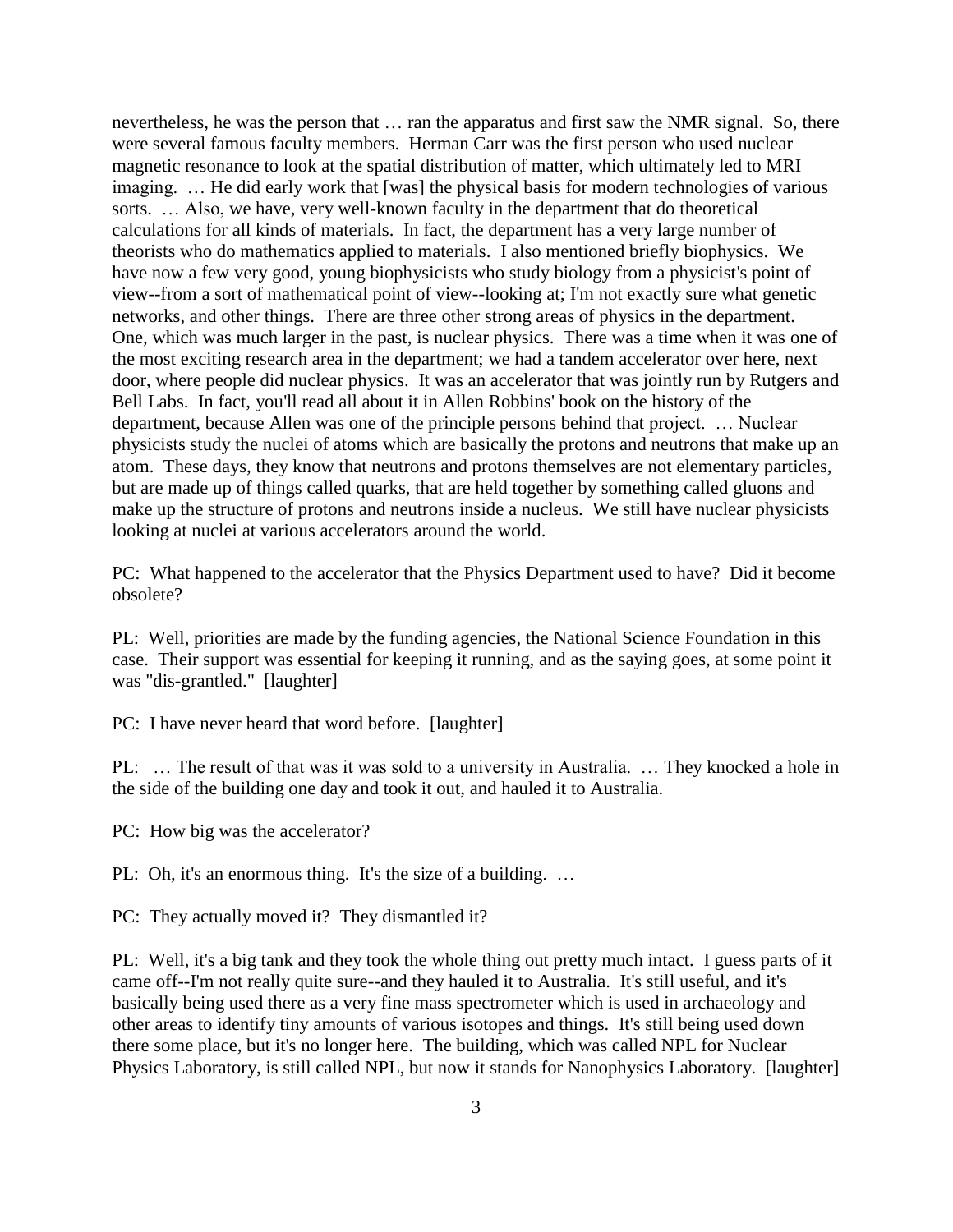PC: That is neat.

SH: They did not have to change the initials.

PL: That's right. … We do have a number of nuclear physicists still. Although, it's … a smaller part of the department than it once was.

PC: When they want to use an accelerator, they now must go to a national accelerator outside of Rutgers?

PL: Right; one of our longest serving faculty members in this area is Noemie Koller who you probably know.

PC: Yes, I do.

PL: She, I think, studies the properties of very heavy nuclei, in particular. Many of them rotate very fast, and she studies their rotational and magnetic properties. … In fact, she's … away at the accelerator at Yale at the moment. Yale has just been dis-grantled, and is in its final death throws, and she's gotten time on it … as it phases down. So, she's up there doing experiments now … as it ends, yes.

SH: You have a new word for your vocabulary, Paul. [laughter]

PL: ... It's a word that we use sometimes around here, but other places don't know about this word.

PC: Dark humor.

PL: [laughter] Dark humor, yes. … The other area in which we have been well-known over the years is an area that's simply called high energy physics or elementary-particle physics, and there they study particles at higher energies then you typically do in nuclear physics. Nuclear physics goes to millions of electron volts of energy, and high energy physics goes to billions or trillions of electron volts. … There, they're trying to study the really elementary particles; the quarks and lots of other particles that have funny names. … There is a so-called standard theory of the elementary particles, which has done a great job of predicting the properties of elementary particles, but it's kind of an empirical thing that was just created to fit the experiments. The amazing thing is that it's so accurate. The only piece of that theory that's missing in experiments so far is something called a Higgs particle. … So, this Higgs particle is predicted to exist, but, amazingly, people have never been able to find it so far. … The big LHC accelerator at CERN in Switzerland, which is the only really big one now operating, is looking for that intensively. Meanwhile, we have a very large group of theorists here in high-energy physics, many of them so-called string theorists. String theory is a theory that at its most elementary level, posits that the elementary particles are not particles at all, but vibrating strings, because vibrating strings have particular properties, and symmetries and they see these symmetries occurring. ... So,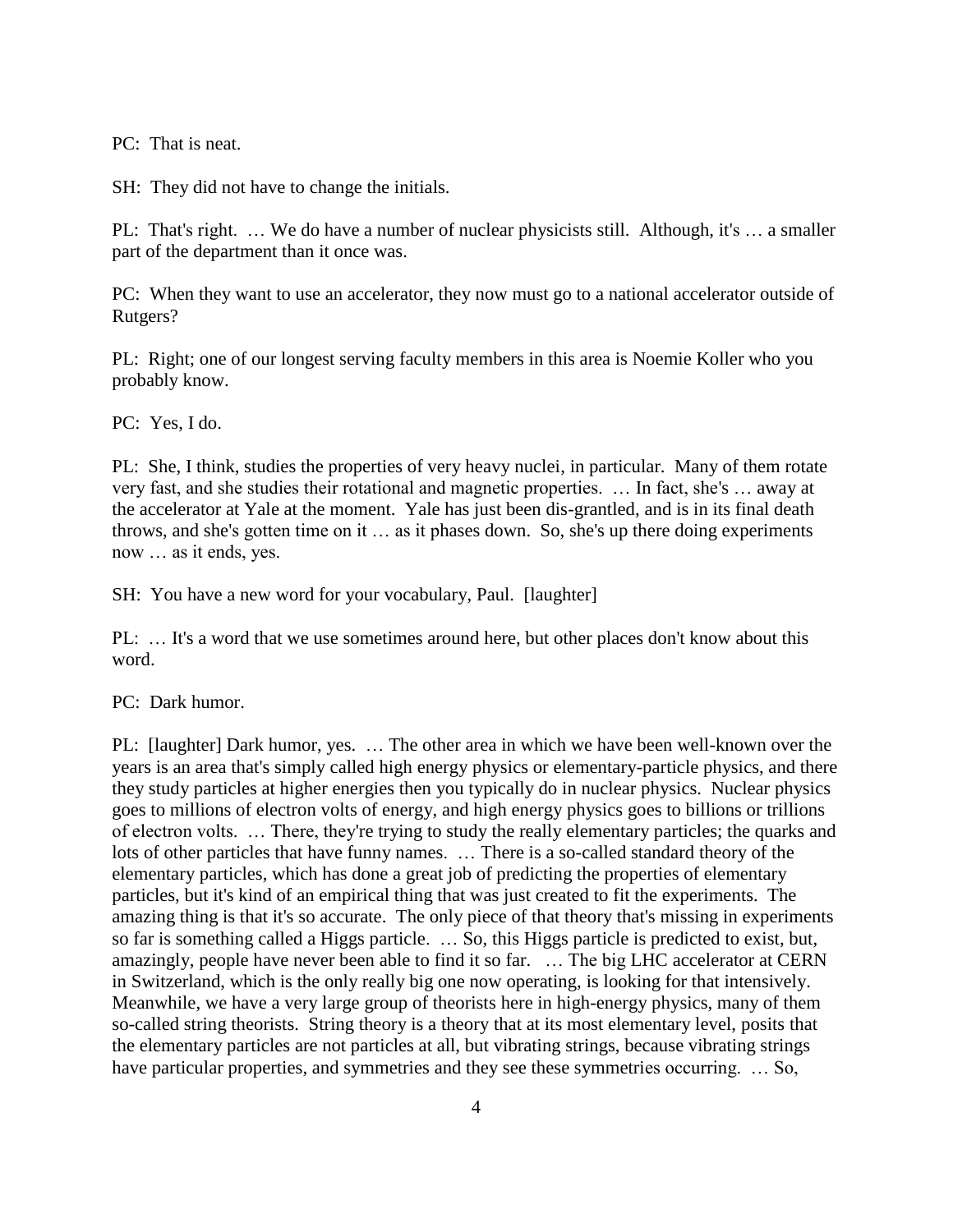they're trying to develop a mathematical theory based upon the fact that … there are these tiny strings at an elementary level. In order to make the theory agree with what is seen, they get themselves involved in such things as "why we live in three dimensions." In fact, their theory only works, if we work in, if we live in something like eleven dimensions. … We live in a four dimensional world (three spatial dimensions and time, which is just another dimension to them). So, the question is, what happened to all these other of the eleven dimensions of space that they need? … Thus, they have argued that these other dimensions of space are all rolled up, so they're very tiny, and you can't see them. If you take something that's sort of one-dimensional, like, for example, a pencil, which is really a three dimensional thing, in two dimensions it's rolled up very tight, and if you made that tight enough it would just be a line, and so would just appear as one-dimensional. Likewise, they're saying that these other dimensions that we don't know about are rolled up tightly, and so they're trying to find properties that are related to those. Well, I should tell you that this is now strongly connected to our final area of great expertise in the department, which is astronomy. … We have a really outstanding group of young astronomers that have been hired in the last decade. We have really a great group of astronomers, and they're looking at basically the origin of the universe, the formation of galaxies, and things of this sort, and the properties of galaxies such as the rotation of the stars around galaxies. They look at where the galaxies are, how they're moving relative to each other. They have discovered from the rotation of galaxies that galaxies must have to have a lot more mass than we can see. Thus, there's something else in galaxies, called dark matter. Dark matter is something that is dark and you can't see it. … It's so dark that it doesn't seem to interact with anything, except gravitationally. So, that's how the string theorists come in, because they have various theories of what particles could exist that in fact almost don't interact with light or anything else, and so if they didn't interact you would never figure out what they were. … Yet, they say there are very tiny interactions, and so in fact at CERN and elsewhere, they're looking for dark matter particles and astronomers are doing all kinds of experiments to look for dark matter. In fact, yesterday, the space shuttle took a new instrument up to the International Space Station, and one of the things it's going to look for is dark matter. Thus, the high-energy physicists and the astronomers are all working together on the nature of dark matter. I mean, they now have narrowed it down that it's some kind of particles of unknown origin, and that's all they know. These particles don't interact with light, or not very much, and don't interact very much with other things. However, the string theorists believe that there are rare interactions that can possibly be discovered. That's what's being looked for. The other thing is that … all of the stars and galaxies in the universe are attracted to each other by gravity, and yet they're moving away from each other. There was a gigantic explosion once called the Big Bang that created our universe, and everything is moving away from everything else, and you would think that as it moves away it would be gradually slowing down because everything's being attracted back by the gravity of everything else. In fact, the amazing thing is … the astronomers have now discovered that it's not slowing down. It's actually speeding up, it's accelerating, it's going faster and faster, and the question is, what is that, and they have the name for it. They call it dark energy, so that's something that's totally different, and I don't think anybody has a clue of what that is. You can fit it using a term in Einstein's theory of general relativity called the cosmological constant, but … nobody knows what that means either. So, that's another big puzzle that the astronomers and the string theorists are very interested in knowing what's happening. ... Our astronomers are working on all those kinds of things but basically on the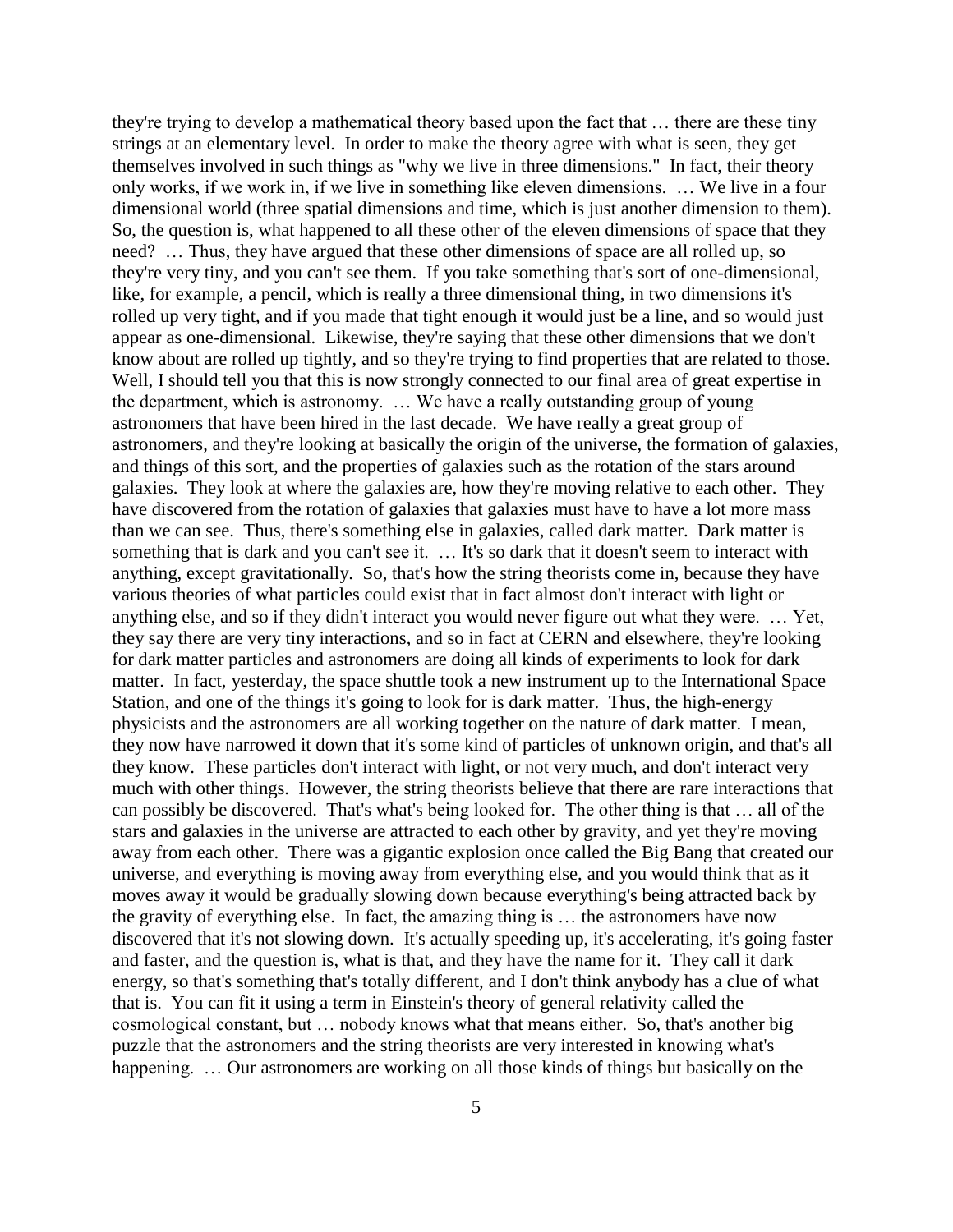evolution of the universe. There's all kinds of possibilities. Maybe there's something outside our universe which is attracting things, maybe there's something fundamental about empty space that's causing this to happen. There's many strange things going on, so these faculty and students are working on very fundamental problems. Someday they might tell us why we live in a three dimensional world. The other goal is that the string theorists are really trying to create a unified theory of all the basic forces of nature, and in particular, they're trying to unify quantum mechanics with Einstein's general theory of relativity. With Einstein's theory of relativity they're trying to put that into quantum mechanics, and that's what's led them to all of these funny string theory kinds of things. It's sometimes called the theory of everything. One of their problems with their theory these days, is that when they tried developing this theory, there were so many options of parameters that they could explain almost anything. So, we had a colloquium a year or so ago, called "The Theory of More than Everything. [laughter] … It's a very exciting time, but right now is the golden age of astronomy. It is never been more exciting--astronomy--than it is right now. This progress is largely due to the Hubble Space Telescope, and the other probes and telescopes that they're managing to put out in space, and get above the Earth's atmosphere and thereby see the universe. We live in a really marvelous place in the universe. We live in a galaxy, but out far enough on the edge that we can see out into space. … So, we're getting a good view of everything. But what does it mean? I don't know. In any event, they're having lots of fun doing that. So, does that tell you enough about the research areas of the Department?

PC: Yes.

PL: … Those are the different areas of study in the department, but there are areas of physics that we … do nothing with, that are actually important areas of physics.

SH: Is there a cooperative effort with other educational institutions?

PL: Well, we have lots of joint grants and research projects with other universities, and it varies from group to group. The high energy experimental physicists are the prime example. There's basically only one apparatus in the world in CERN--Switzerland--that can do most of these things. So, they all work together on the same project, people from throughout the world. In fact, I'll tell you a very funny story. When I was department chair, ... we have annual meetings; I think I told you this story. … I went to an annual meeting of the physics department chairs, and we went around the table talking about highlights of what is happening at our university, and we discovered that all of us had one thing in common, that is one of our faculty members had discovered the top quark. … That's because they were all co-authors on the same paper.

SH: You had said that. [laughter]

PL: I think I told you that. So, you know, I mean they write papers with two thousand coauthors. … That's a funny thing that happens there because they all work on joint projects. To some degree, that's happening in astronomy too, because there are not a lot of apparatus. So, people work in fairly large groups to analyze tons and tons of data that come down. … So, that's a modern trend in experimental physics in various areas. It's a bit less so in solid state and condensed matter physics; even a little bit less so in nuclear physics, because we work in smaller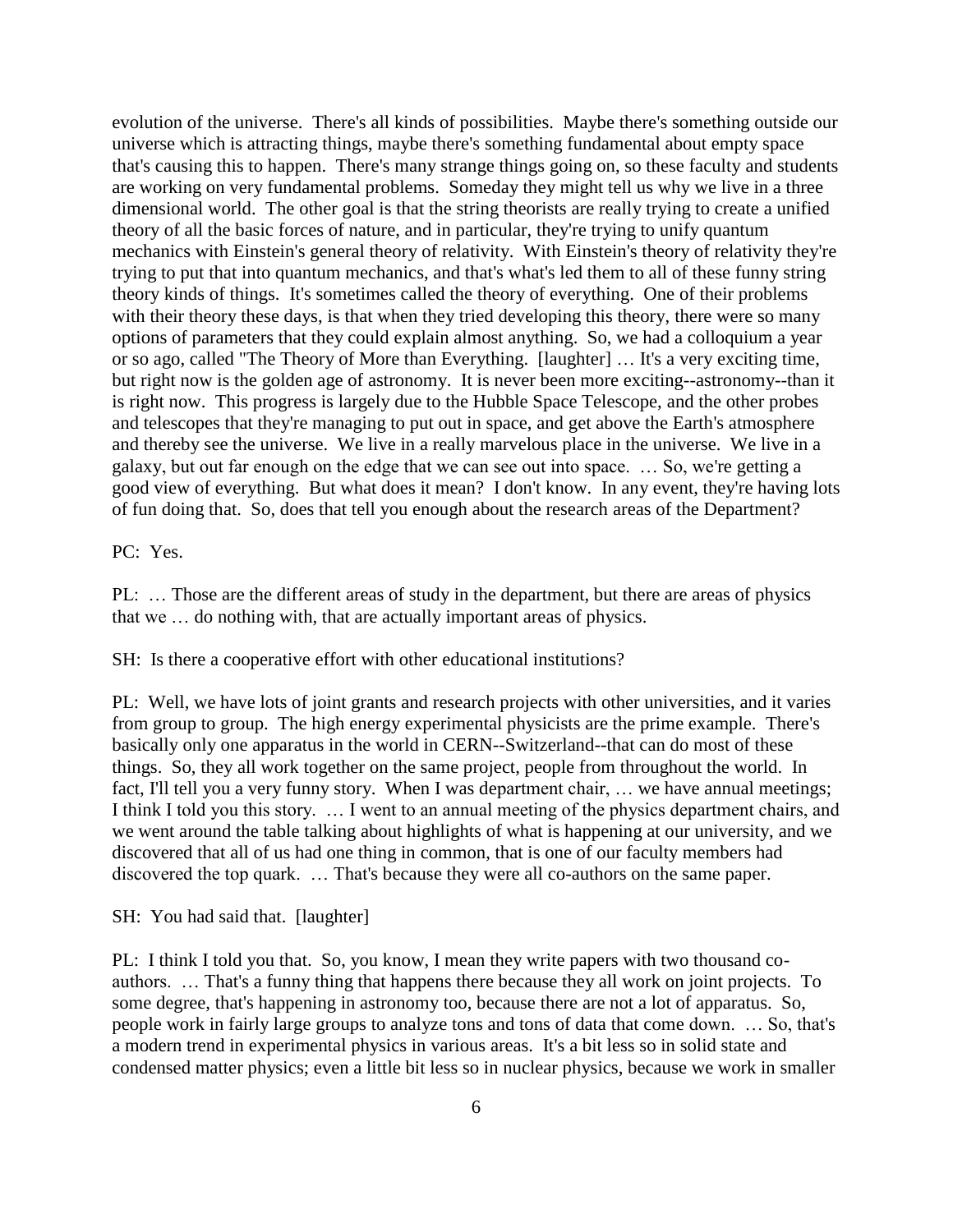groups to do our experiments. … Theorists, of course, are very different. Theorists tend to work in very small groups and write their own papers. So, there's different areas of physics with different characteristics.

PC: In the areas where there is an enormous amount of cooperation and articles that are authored by multiple people, how does that play out in terms of reputation?

PL: Well, it's a problem, and we rely heavily on the opinions of other people in the field as to who are the biggest contributors to the field. Thus, often, important considerations are things such as is invited to give the invited papers at conferences on this. When people come up for promotion, it's a problem. One of the things that the university tends to do these days is discount letters of recommendation from co-authors. It's impossible in this field, because everybody in the field is on the same paper. … We have to explain, that we have to ask co-authors, because we had co-authors that don't even know our people, [laughter] writing these letters. So, it is a problem. I can tell you a solution that I had, but they don't listen to me. My solution is that they ought to do like in the movies: they ought to say "directed by," and "produced by," and "sample" preparation by," and "data analysis by," and maybe even give awards for the best of each category, and then, put that in the paper. … Then, we would know what each person did on the project. But the sociology of the researchers deciding to do that makes this very unlikely. It's not like they had a boss like in the movies. It's just too hard for them to decide how to do that.

PC: Are the names listed alphabetically or are they listed in some order of prominence?

PL: Well, I think it varies a bit. Some cases, it's listed by institution. Typically, the people that are really in charge of the project are listed first, though. So, you can determine the name order a little bit. Some groups are so big that when they write the paper, they'll only call it the, say, "dzero" group. Thus, you would have to go to some website to find out who's in the d-zero group. It's an usual situation, and it gives problems at Rutgers and at all universities in general, to try to give credit to your people, and make sure you have really good faculty in these areas, but it's a very important area of research. So, there we are.

PC: Where were we in discussing Paul's career? We had gotten into Rutgers, as I recall.

SH: We were talking about the expansion of the Physics Department and about some of the committees that Professor Leath had served on.

PL: I forget where I stopped though. So, I don't know. I don't remember what I told you.

SH: We had just started talking about the academic reorganization at Rutgers.

PL: When I was in the administration? The academic reorganization?

SH: I think you were just coming to that in the story of your career.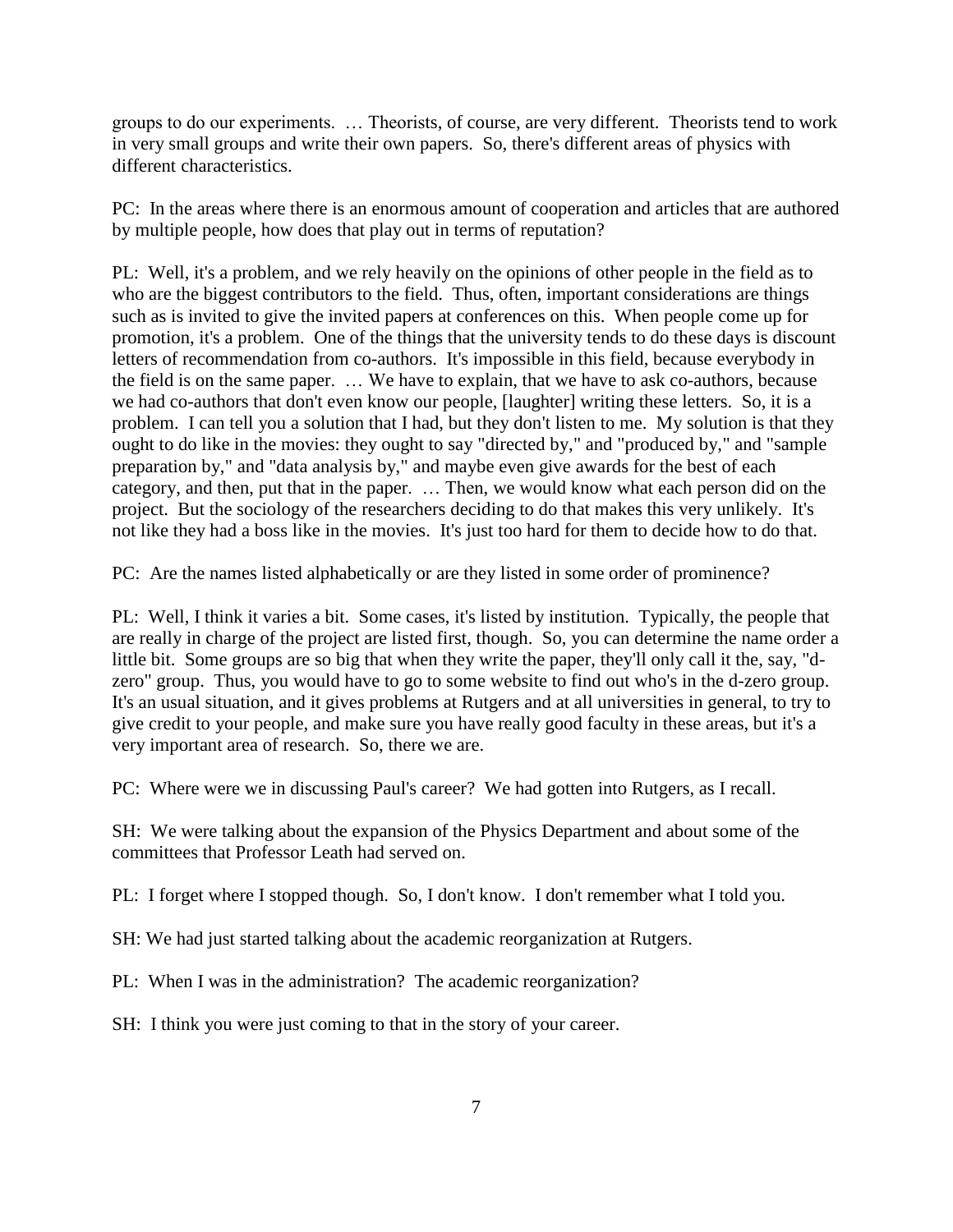PL: Right, so in 1978, one day, as I was sitting in my office here in the Department, Kenneth Wheeler called me and asked me if I would be associate provost to replace Ben Stout who had been the previous associate provost for the sciences. He had left to go to Montana or someplace like that. He hadn't been in the job very long. His predecessor had been Paul Pearson who had moved up to be executive vice-president under Bloustein. Ben Stout was there for only a couple of years when he got the job out west. Thus, I became the associate provost for the sciences, and Jean Parrish was the associate provost for the humanities. There were two of us that basically did most of the academic things in that office. Kenneth Wheeler, however, was the boss and was involved in all the major academic decisions. [Editor's Note: Benjamin Stout earned his PhD in ecology at Rutgers in 1967 and subsequently became a professor at the university. In 1978, he resigned from his associate provost position and became Dean of Forestry at the University of Montana.]

### PC: Why did Ken Wheeler call you up and ask you?

### SH: Was it because you had gotten involved with the AAUP?

PL: Well, I think it was. I don't see how he could have known about me, frankly, otherwise. I had been associate chairman in the department, but that wouldn't make me stand out to Kenneth Wheeler. A person who seemed to be rather taken by what I had done with the AAUP was Henry Winkler who was then a vice president in Old Queens at the time. I think he may have suggested to Kenneth that I would be a very good person, but that's speculation on my part. I don't really have any good evidence. All I know is … he called me, and asked me whether I would be interested, and if I'd be willing to come in for an interview. I went in to be interviewed, and he basically offered me the job. That's all I really know. There wasn't a proper search, I was just offered the job, and that seemed to be the way Kenneth often chose his staff. I joined the staff there with Jean Parrish who was my compatriot across from me, and I always marveled at the difference between her job and my job. We called her "Mother Jean" because she spent much of her day with faculty members from the humanities coming in and talking to her privately about various in, say, comparative literature, or history, or whatever it was at the time. She was sort of the mother to whoever it was that came in. … My office was much more of a business-type office, and I had people constantly making requests for money, for equipment, or for grant proposals. … I had to adjudicate between them. There were people of all kinds of different styles that would come to you. There was Danny Gorenstein from mathematics who would always charm your pants off, and when he'd make a request to you, you couldn't say no to him. I mean the guy was so unbelievably good. [laughter] [Editor's Note: Daniel Gorenstein received his doctorate in mathematics in 1950 from Harvard. In the 1970s he became a professor at Rutgers and was subsequently chairman of the Math Department from 1975 to 1981.] … Then, there was Saul Amarel, who was chairman of the Computer Science Department, who often managed to get money also, but after he'd got it, I always felt I had been mugged. [laughter] So, I had to learn to get along with different kinds of people and handle emergencies of various sorts, and there were all kinds of those that happened. [Editor's Note: Saul Amarel founded the Rutgers Computer Science Department in 1969, which he was chair of until 1984.]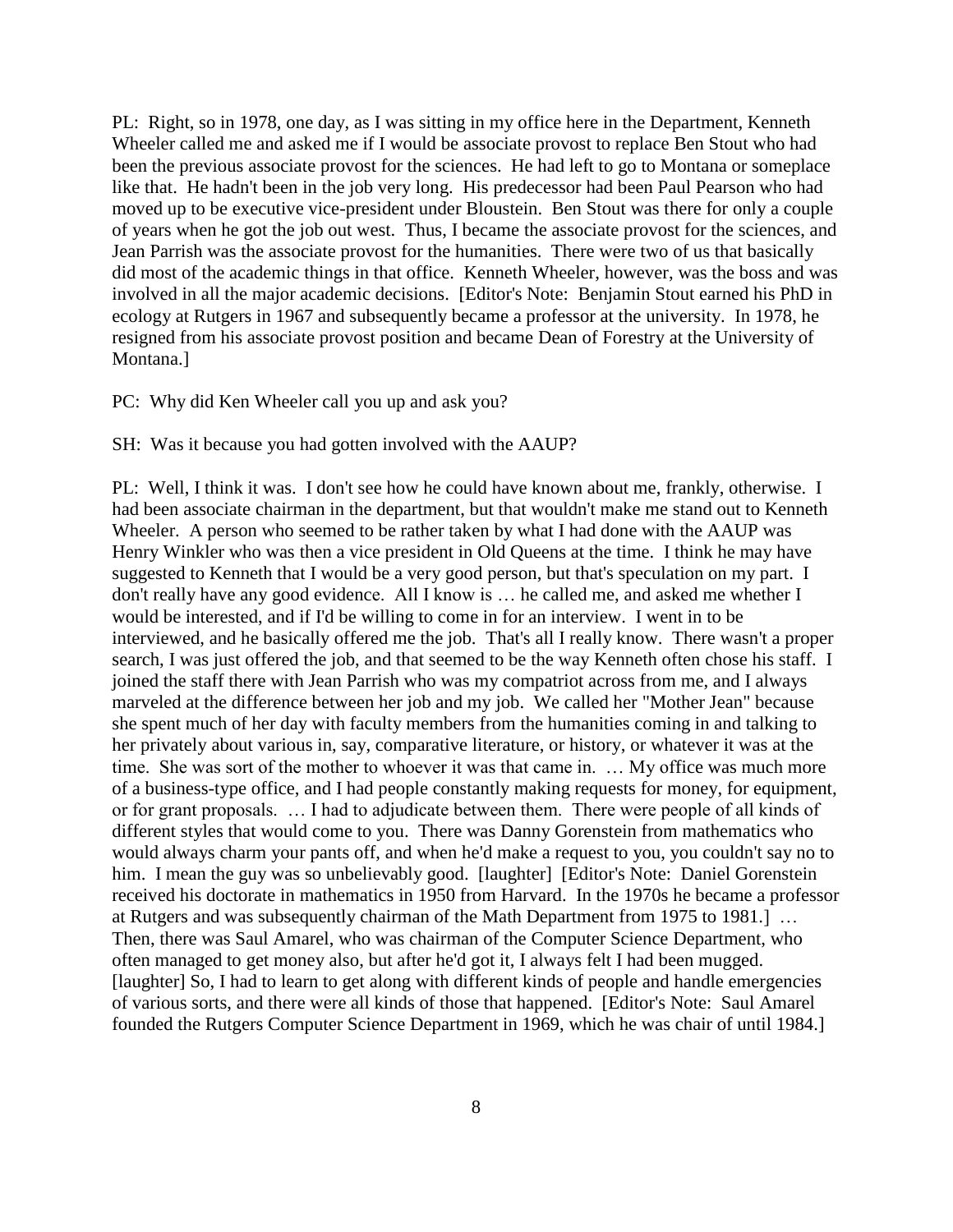PC: Today, so much of the work that is going on in engineering and the sciences is driven by grants.

PL: Yes, it was that way then.

PC: In 1978, was that true? Was Rutgers internally funding a lot of things or were outside grants the way in which most people's careers were funded?

PL: Well, grants were very important, and grants were the way that research got funded, even in those days, but in order to get grants, it takes money to get grants. … You would often have to help a young faculty member get his laboratory started, get the equipment started, so he could get going and get the reputation to allow him to get the grants, or you would have a group of people from different departments, or maybe from at Rutgers, along with colleagues from Maryland, or someplace else, that wanted to jointly apply for a joint center grant of some sort to one of the foundations. The foundation would require matching monies from the university or matching commitments of some sort. For example, if the foundation wanted to fund hiring two people here, would the university agree at the end of the grant to pick up those salaries, and things of that sort. So, we would have to make decisions as to whether that made any sense. There were all kinds of commitments and decisions that we would have to make. … Then there were some that were just opportunities. For example, Danny Gorenstein might bring you an opportunity to hire this world class mathematician from someplace, and it would take some resources. We would have to pay a salary or we'd have to do something in order to get them. However, generally, the expectation, even in mathematics, was that these people would be getting grants after they came, and they did. Grants grew like crazy. Grants have grown like crazy. We now get more money from the federal government than we get from the state of New Jersey.

SH: Was this more indicative of the sciences than the humanities?

PL: Yes, typically. The funding agencies fund a lot more dollars into the sciences than they do into the humanities. There are grants in the humanities, but they tend to be much smaller.

PC: They are mostly personal in the humanities. They will let you get release time, but you very seldom get anything that goes along with it. Social sciences is a little bit in between.

PL: Well, in social sciences, it's in between. So, there would be grants in the social sciences to study, well, scientific studies really, of the sociology, of interaction of the people, for examples, or maybe in archaeology, to do archaeological projects of some sort.

SH: You were focused on the scientific aspects of the university?

PL: I was focused primarily on the sciences. If it was a social science, generally Jean Parrish would handle it. Although, if there was a problem that would overlap, or that I could advise her on, we were very close to each other, we talked to each other all the time.

PC: Who funded mathematicians?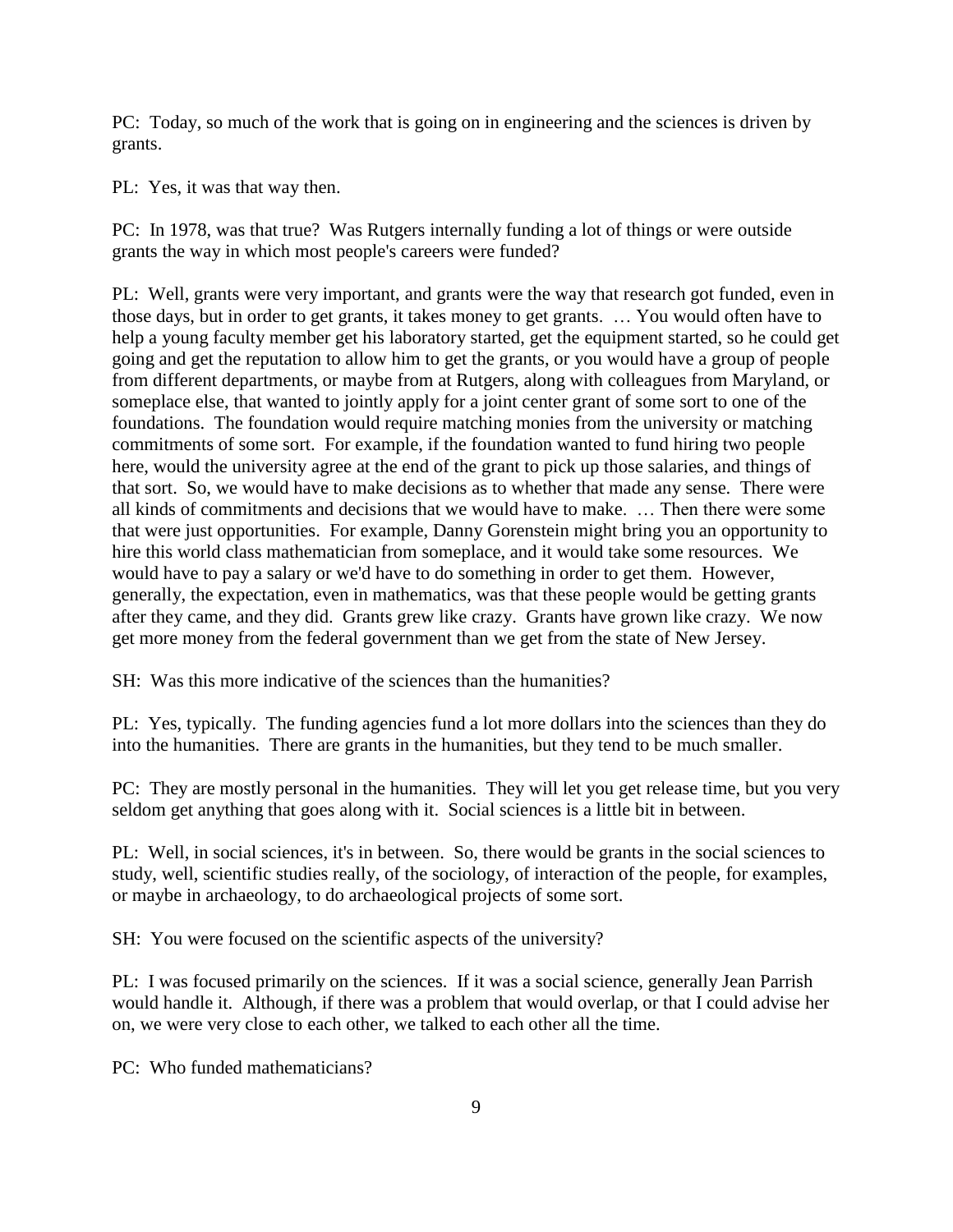PL: That was the National Science Foundation.

PC: They do.

PL: They got smaller grants because they're very theoretical and didn't need so much equipment and staff. They generally would not obtain grants for equipment, but they would be grants that would pay summer salary, and pay for post-docs, and graduate students as well as pay for travel to meetings, and publication costs, and things of that sort. So, they would get smaller grants, but they would be grants that would be essential for their research.

SH: Where was your office when you were provost?

PL: Where was my office?

SH: Yes.

PL: Right there in 18 Bishop Place. You mean where in 18 Bishop Place?

SH: I just wanted to make sure and confirm that that's where the provost office was.

PL: Well, if you walk up those long stairs to the second floor, on the left hand side, there are two offices. The one on the left was mine, and the one on the right was Jean Parrish's.

SH: Okay.

PL: … Then the little one by the bathroom was occupied by Linda, whatever her name was, and then later by Gerry Warshaver. … They were our assistants and helped us set up things like external reviews. We were really responsible for running external reviews on the New Brunswick campus.

SH: Oh, okay.

PC: When did those start?

PL: … I think that it was Danny Gorenstein's committee that may have gotten them started, and they were in existence when I came to the provost office. … They had begun probably when Paul Pearson was associate provost, that's my guess. So, they had been in operation for a little bit, but I can tell you that we spent quite a bit of time refining that process, Jean and I, when we were in that office, and setting up a regular schedule of when every department was to be supposedly reviewed once every five years, although we didn't always quite manage that, but we would set up a schedule of when departments could expect to be reviewed. It was in collaboration with the Gorenstein committee, because they would do an internal review or review the documents that were prepared by the disciplines and do an internal review. Most of the internal review was done prior to the visit of the external review team, and then, after the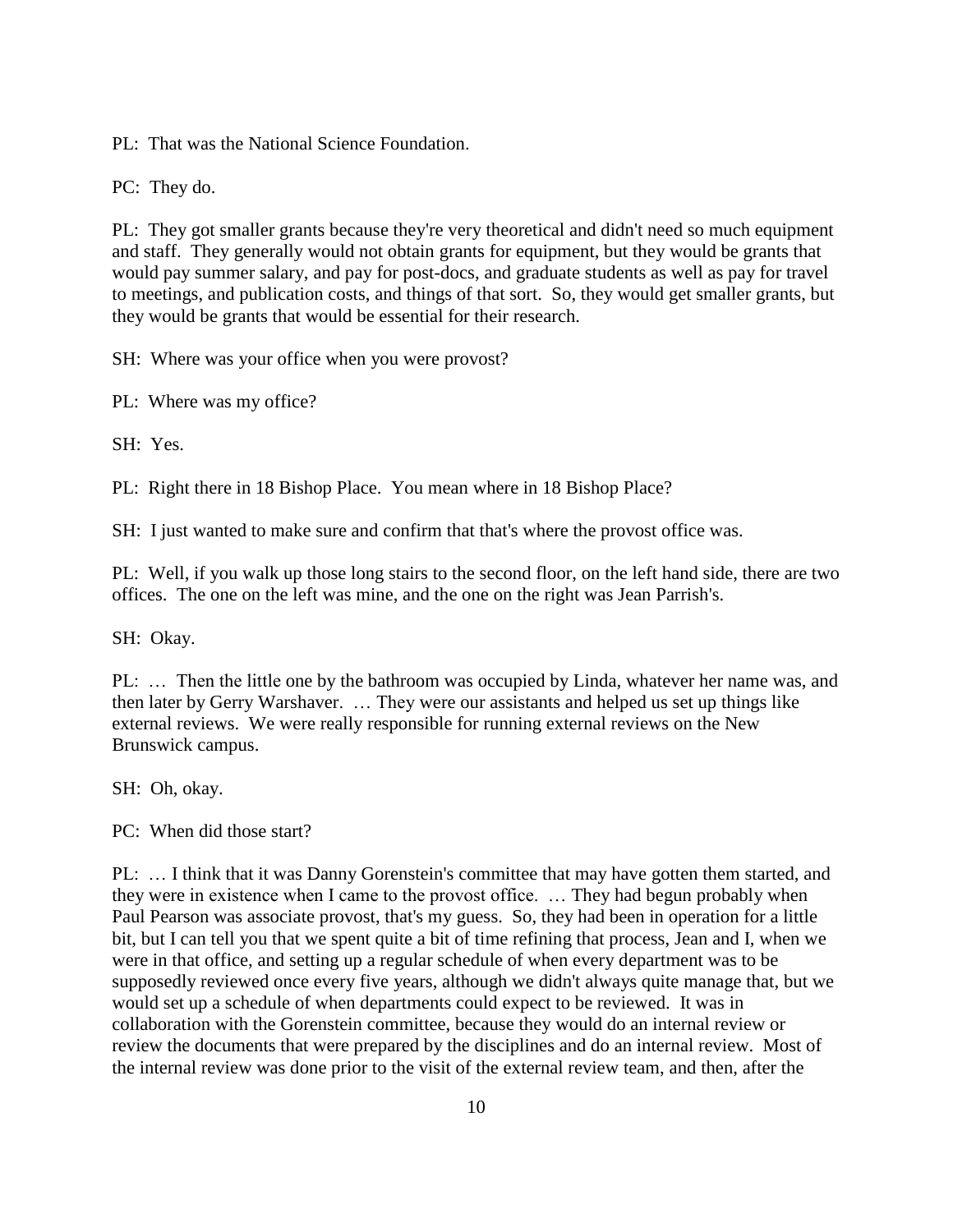whole review, they'd put it altogether, and make recommendations to the administration. … We had a regular procedure. Thus, for example, if we were going to review some departments, say the History Department the next year, we would meet with the chair and dean the previous spring. We would meet with the department chair, and the dean to talk to them about, first of all, when it should take place. Should it take place next year in the fall, or should we wait till the spring? How should we structure the review? Questions like you just asked me, like, "How is the Physics Department structured?" We would ask questions about what sort of areas do we needed to find experts to come here. How many review team members do we need? Are there other things that need to be reviewed at the same time, like the center for the history of science, or something--does that need to be reviewed at the same time? … Sometimes we would put together a joint review of several related units at once. We would structure the review at that particular time. Then we would ask the department chair to give us a list of individuals by title and name who occupied prominent positions in the field, such as journal editors, foundation heads, funding agency directors, heads of professional associations, people like that. … Then, those contacts we would use to find the reviewers. We didn't allow the departments to ever suggest a reviewer. … Then we would contact all these sources. … We'd contact, for example, the head of the American Historical Association, or whatever it's called, and we would ask him or her, telling what we knew about the structure of the department for suggestions of who would be good reviewers for this, or that, to come to the department. From that, we would get several names and then we would call a journal editor or a book publisher, or whoever they would suggest to be good reviewers. … Finally, we would get a list of potential reviewers with knowledge of what sort of areas that they were in. … We would share that list with the dean and the department chair, and we would allow them to rule out any individual who's totally unacceptable, because of something like some public disagreement with a member of the department, or something major like that, but other than that, that's all we did. Then, based upon the comments we got from all these sources, we decided who we thought would be the best, and we would then call them up, and invite them, and by that scheme, we would put together a review team, and then just announce who the review team was, and the specific date of the review.

PC: You mentioned the Gorenstein committee. How does that relate to CSPAD, the Committee on Standards and Priorities in Academic Development?

PL: The Gorenstein committee became CSPAD, and that has now become what is called CAPER.

PC: Between 1979 and 1981, there was a comprehensive review done in which the faculty got a newspaper like print out about graduate strength across the university.

PL: Yes, that was produced by the Gorenstein committee. They, in fact, after a review, they would rate a particular program as a number one, a number two, or number three, or something, and this was tabulated, and became public, and led to tremendous pressure from departments to be upgraded to the next higher level. … Over years with CSPAD, my impression was that there was grade inflation, and … more and more departments became higher ranked, so people were certainly gaming that system. Nevertheless to some substantial degree, I think the departments at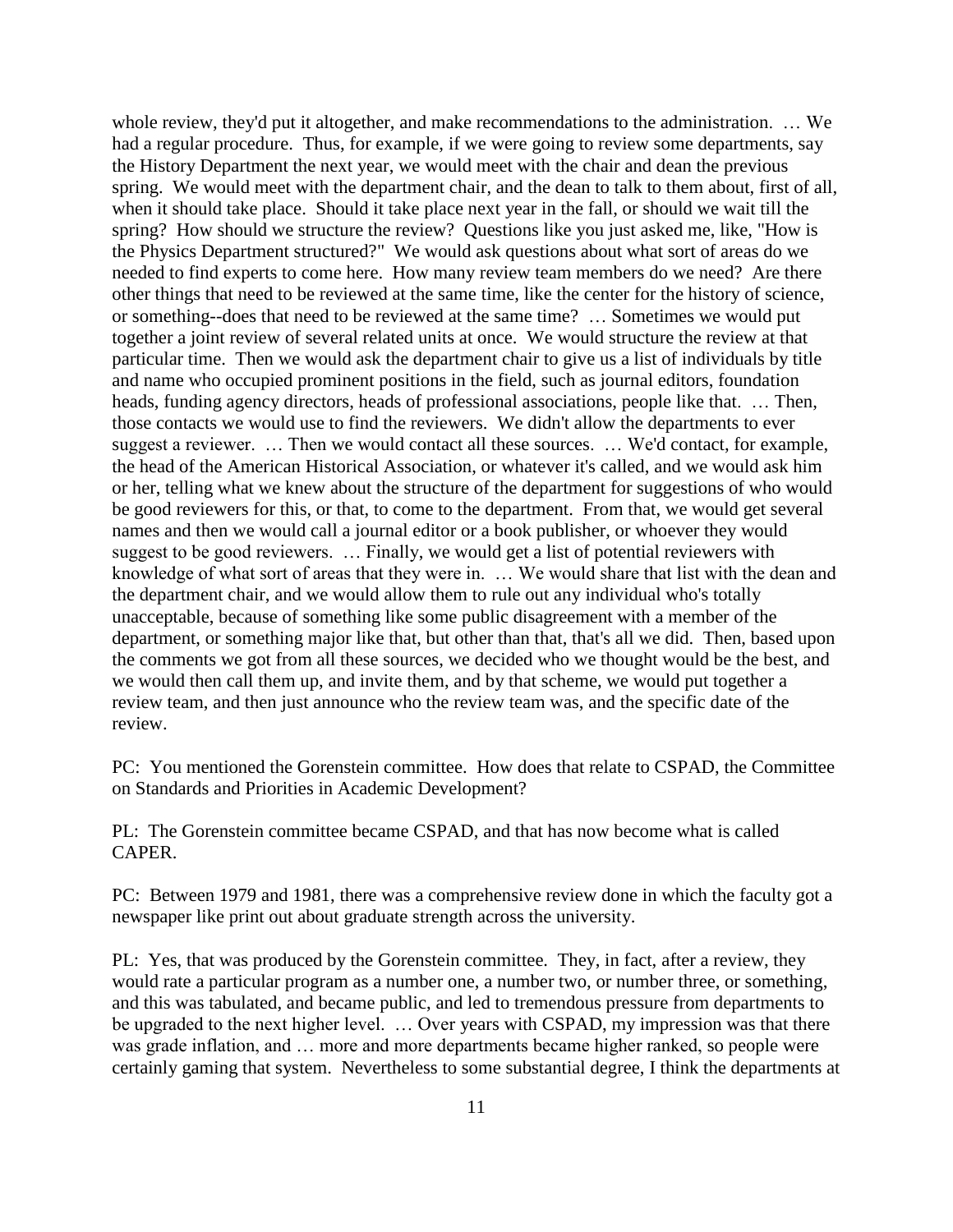the university were improving, because my impression is we got a tremendous amount of information from these reviewers' reports. This was even though the people coming in to review, say the history department, were almost always advocates for history.

### PC: Absolutely.

PL: … They would always argue that we needed to put more resources into say, history in some way, or whatever the department was, and so just like reading letters of recommendation, you learn to read through that. The more useful information we got was what does the department most need. We had resources to spend, where would they best be spent? We would sometimes get more confidential information which wouldn't appear in this report. The external review team wrote a draft report, which we reviewed and generally, we would make them remove the names of individuals. We would not allow them to say, for example, that professor so and so is an idiot, as part of their external review. … We would force them to excise that. We didn't do much of that kind of editing. Generally, they did a pretty good job, but in any event, occasionally we would ask them to remove something.

PC: I've read through maybe fifty external reviews, with the note sheets that the reviewers kept. In at least several departments, I have found a list of every professor, usually hand written, with an evaluation of that professor alongside the name.

PL: You got that? I don't think I ever saw that.

PC: It is in the official papers. They are kept over in institutional research for some departments. It does not happen all the time.

PL: Well, I don't ever remember seeing that. I certainly remember them trying to say things about particular professors. …

PC: They were never in the report.

PL: They were never in the report. We invited them, if there was something confidential that they thought was important, to send us a separate letter. So, if they would send us a letter and say, "The department chair is doing a terrible job." We would say, "Well, send us that in a separate letter," and we would often do something about it, but it would not appear … in the more public report.

PC: Were there times when the exit interviews that you did with the committees were jarringly different than what they were actually willing to write down on a piece of paper?

PL: No, but sometimes they were more specific. At the exit interview, they would sometimes say nasty things about individuals. The external review involved people from our office, the dean, as well as the President and Vice-President, and it involved usually two members from the Gorenstein committee or from CSPAD. All of these would all sit in on the exit interview. So, we would all hear this, and then it would be sort of public, but nevertheless what was said there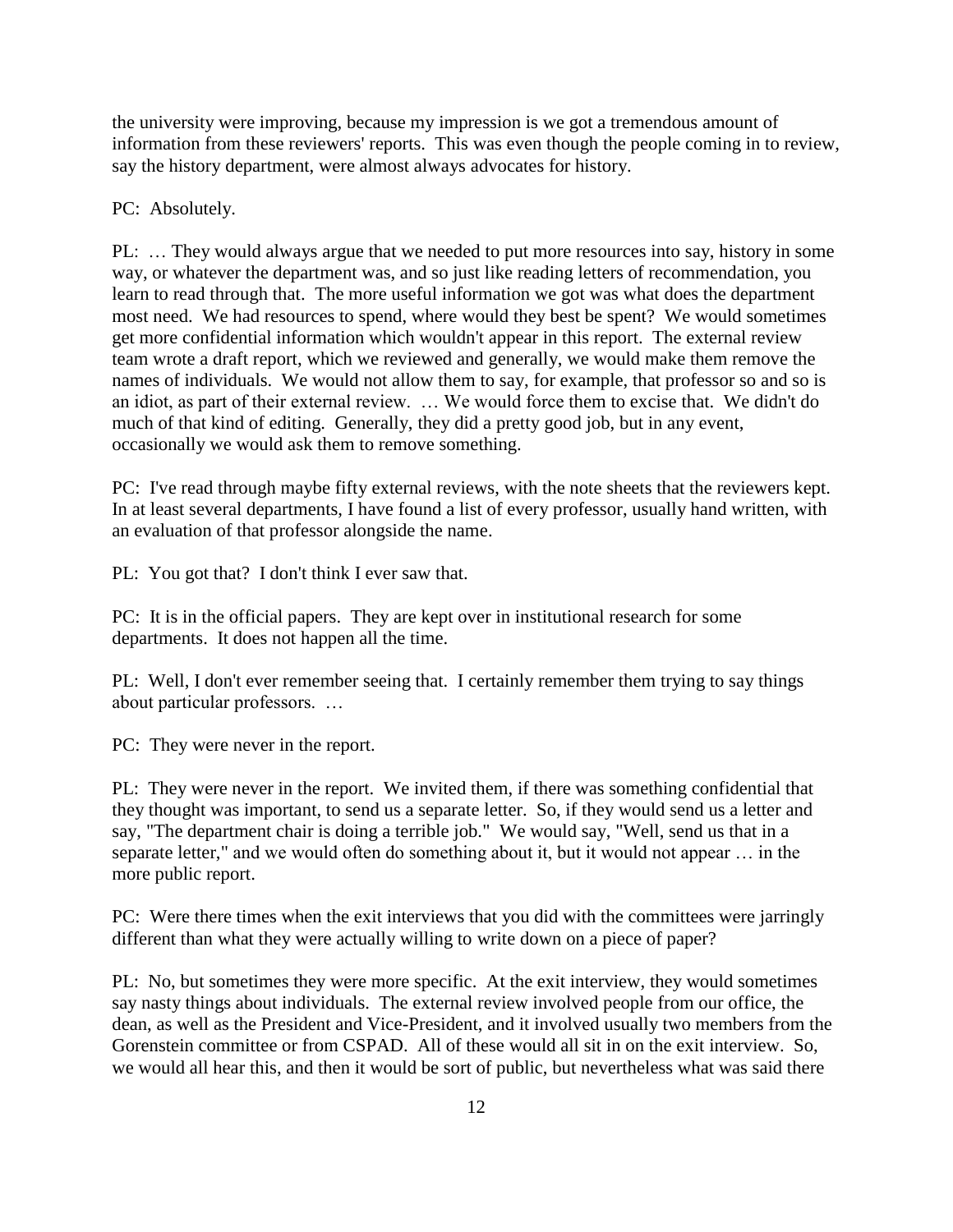was generally treated confidential, but almost always in general agreement with the written report. In fact, … we gave them time to draft their final report before they left that day, and so it was generally consistent. …

PL: I don't remember many problems of the sort that you asked.

PC: Let us go back to the beginning of your helping to develop the external reviews of the departments.

PL: We worked together to evolve that process into what we decided was a fairly fair process. We didn't always manage to keep to the schedule, but we did run the reviews, and then the Gorenstein committee did the final evaluation. However, I should say that after we got the written report, then we would ask the department to respond to it. ... We would have a response meeting, and following that, we finally would reach some final consensus with the department and the dean as to … what went on in that department and what needed to be done. We would usually come up with a plan with the dean as to what needed to be done with this department.

PC: Do you know where the idea came from to do serious outside reviews of departments? It was under Bloustein, I would assume.

PL: It was under Bloustein, for sure.

SH: Was it because of accreditation?

PL: No, it was very different from accreditation. We were looking here to build the best departments at Rutgers. We were trying to build quality. Accreditation is looking for minimum standards. They're looking to see if your engineering school does the minimum that's required for a proper engineering education. They are not looking at how to make it the best engineering school in the country. … So, for a while we, when we would do external reviews of engineering or some professional area, we ran them together with the accreditation visit. … The accreditation agency would let us do this, and we would appoint a couple of members, and add them to the accreditation team and they would be the people that would make the report back to us. However, we finally decided that we were interfering with the accreditation process, and so, we then separated them, and let them take their own schedule. So, accreditation was viewed then as a different thing than the external reviews because accreditation is really something very different. It's whether you're going to be allowed to give credit in engineering or in pharmacy or in landscape architecture. "Did you meet the … minimum professional standards?" That turns out to be very different from, "Do you have the best landscape architecture program in the country?" So, it was different and we … decided not to interfere with that process. The accreditation was so important to the units, we certainly did not want to jeopardize their accreditation, and so we just let them happen separately.

PC: You were not there when this actually was initiated.

PL: No.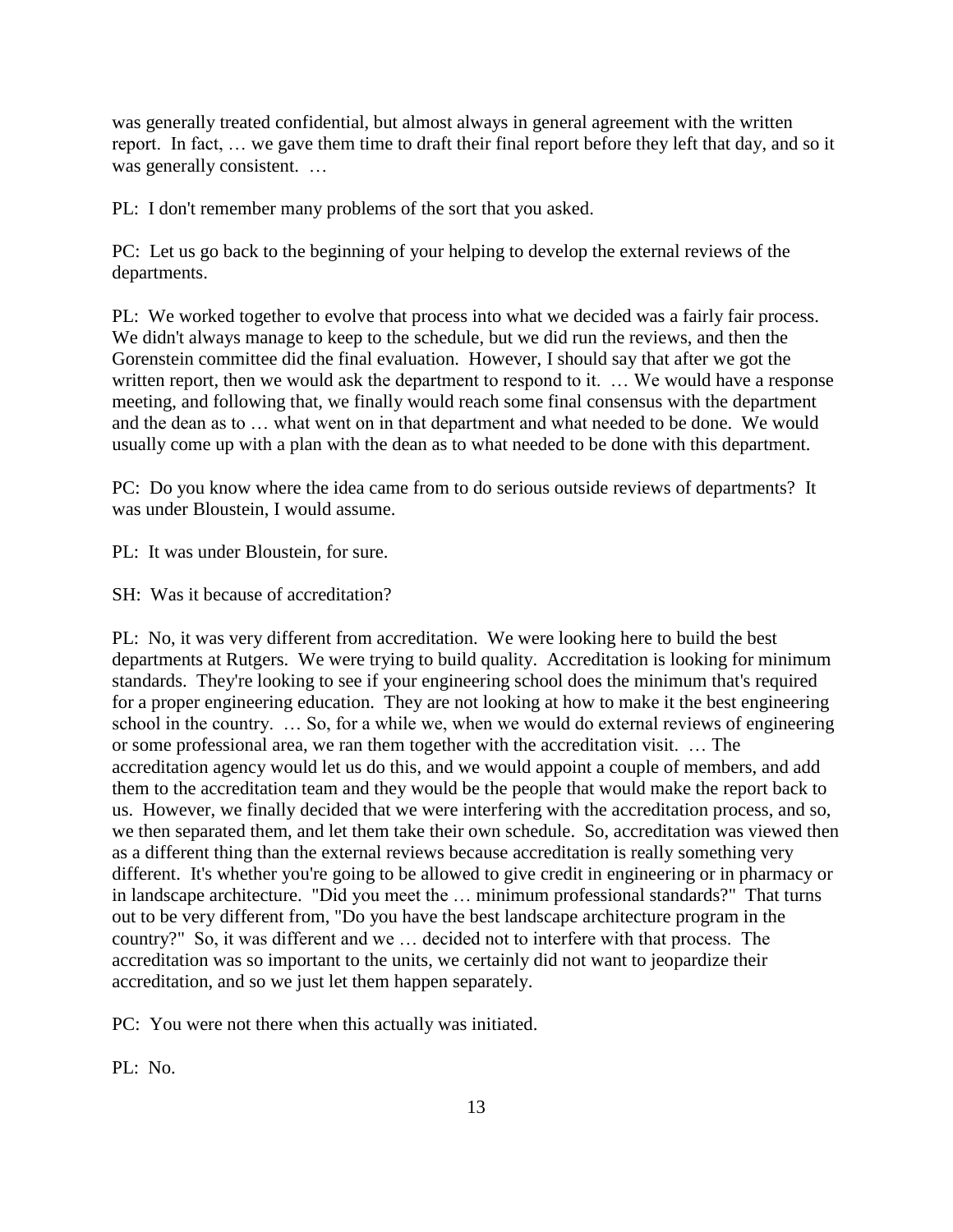PC: It was probably during Bloustein's time. It may have come from a faculty committee like the Gorenstein Committee.

PL: I somehow have a feeling; I know Danny Gorenstein was involved early on in the process. … Kenneth Wheeler was also a strong supporter of this. I'm sure he may have had a role, and I know Paul Pearson was a very strong supporter. I sort of think that it was Paul Pearson, or the combination of Paul Pearson and Kenneth Wheeler that played a role in getting this started. … Danny Gorenstein was probably involved in some way. He may have initiated it, I don't know. I think he was a strong supporter of it for sure.

### PC: Did it work?

PL: I think so. I think we learned tremendous amounts about the different programs. We learned where to put resources some department, or whether shouldn't put in resources. … We learned a lot about what the strengths were in the various departments, so at the time, I felt I had a really good feeling of where the strengths were in my departments in the sciences, and what they needed in order to build a better department. We used that tremendously in some areas. A good example is the College of Pharmacy. I mean, the College of Pharmacy had an old guard, faculty that had come down from Newark when the College moved here. They moved the school from Newark to New Brunswick. … They had an old guard faculty there. We had a new dean, John Colaizzi, who was a very good dean, and we worked very hard to bring that place around. We hired some very good people, but they were frustrated because the majority of the faculty were the old guard, so they couldn't do what was needed to modernize the curriculum, or things of this sort. … We got good information on what to do and who to trust, and who to put in charge of things. So, the dean I'm sure used that to appoint graduate program directors and other things that made a difference in their program. Thus, it helped the dean very much. In fact, often the most important help came to the dean and the department itself, as to the direction they ought to go. I'd certainly say that was true in physics. The physics department studied the report very much and used that for making its plans of where and what it wanted to do next. [Editor's Note: In 1927, the New Jersey College of Pharmacy in Newark was absorbed into Rutgers. In 1971, as the College of Pharmacy expanded, it was moved to New Brunswick and began to operate out of William Levine Hall on Busch Campus. The school was renamed the Ernest Mario School of Pharmacy in 2002.]

SH: It was not an adversarial process. It was more cooperative.

PL: Cooperative, yes. I mean, our department always looked forward to the external review because we got good information that helped us, and we wanted that information. We were trying to build a better department. In fact, we always had the attitude that if you're hiring people, you got to hire somebody that's better than yourself if you want to build a department. It wasn't every department that wanted that. [laughter]

SH: Was the athletic department under this external review?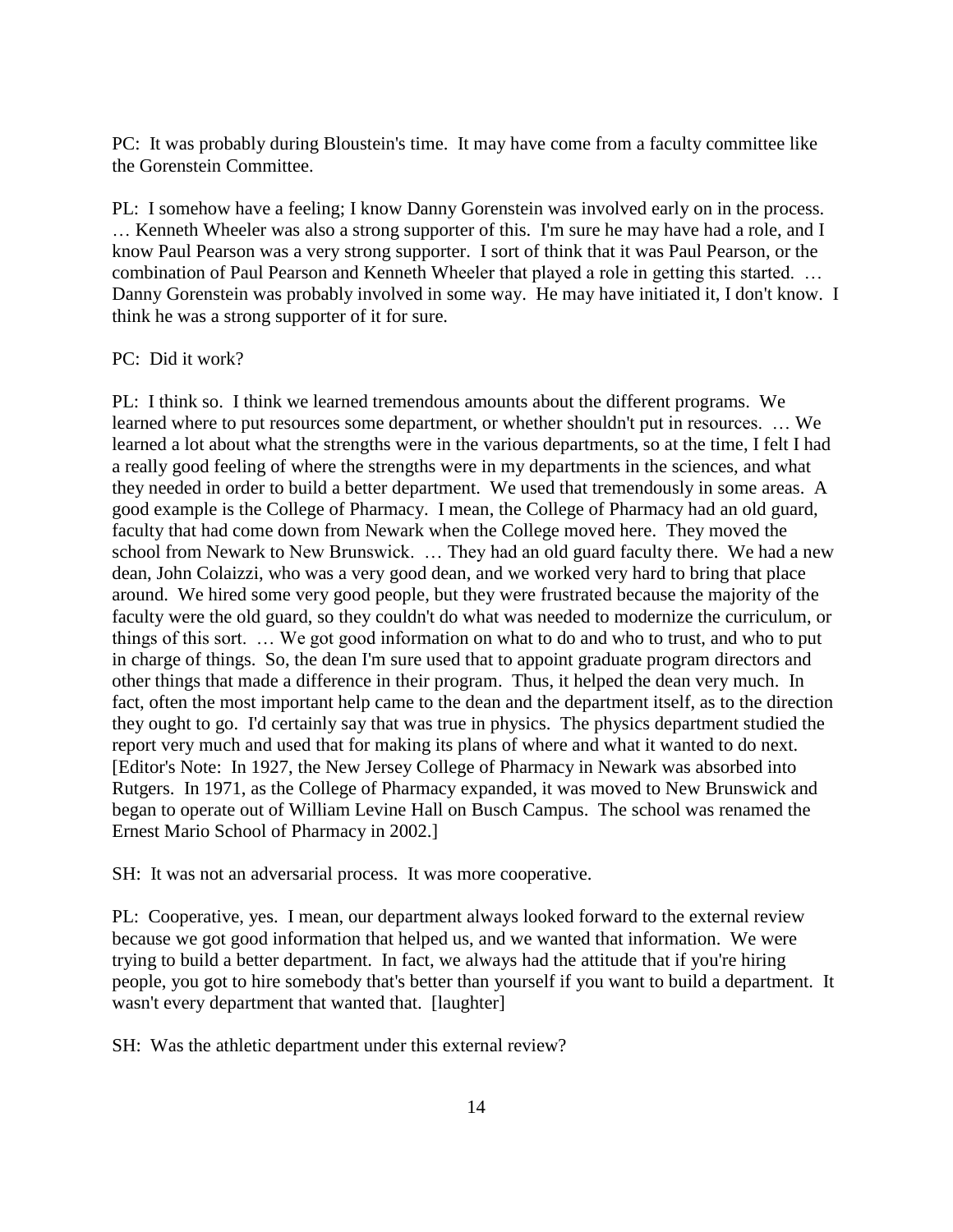PL: No, the athletic department was totally non-academic and reported directly to the Vice President and Treasurer, Joe Whiteside or somebody. We had nothing to do with intercollegiate athletics.

SH: What about the medical school?

PL: By the time I joined the administration, the medical school was already separated from the university. That happened early on. Dean DeWitt Stetten, who I think was a very good founding dean for the Rutgers Medical School, was trying to build an elite medical school, and was hiring some really outstanding faculty but Chancellor of Higher Education Ralph Dungan was very upset, because the class of medical students was too small, and the need in New Jersey was for many more doctors. He was upset and he kept pressing Stetten to take in more medical students, and Stetten seemed to think that that would lower the quality of the medical school. There was an adversarial relationship between the Department of Higher Education and the medical school, and there were other political forces in the state involving Newark that I don't really know. There was this medical school up in Newark, that, and probably in those days was also connected with the University Hospital up there. ... That's been a major source of problems--still a major source of problems--financially, and the Newark school was not doing well, and there was also another one down in South Jersey, that I don't know much about, an osteopathic school. The powers that were, maybe at the urging of Chancellor Dungan, decided they had to put all the medical schools together and so they ripped it away from Rutgers. William Cahill was the Governor. [Editor's Note: The Rutgers Medical School was formed in 1961. In 1974, the Rutgers Medical School was combined with New Jersey Medical School and the New Jersey Dental School to form the College of Medicine and Dentistry of New Jersey, which by 1986 became part of the University of Medicine and Dentistry of New Jersey.]

PC: Probably either Cahill or Byrne, I think it was Cahill. [Editor's Note: William T. Cahill was Governor of New Jersey from 1970 to 1974. Brendan Byrne was Governor of New Jersey from 1974 to 1982.]

PL: Yes.

SH: I think it was before Byrne.

PL: Right, so, in any event, they pulled it away. That was a sad moment I think. Did that happen in Bloustein's time?

PC: Yes, it would have.

PL: It was in Bloustein's time, yes. I didn't have anything to do with the medical school, except where we had joint programs. We had and still have joint PhD programs. They pulled the school away but our PhD programs through our graduate school remained as joint programs. ... Their faculty members are faculty members in our joint PhD programs. They had their own MD program but the PhD programs went through our graduate school and still do. … It was through the joint programs that I primarily got involved. Later on, I got involved more closely when we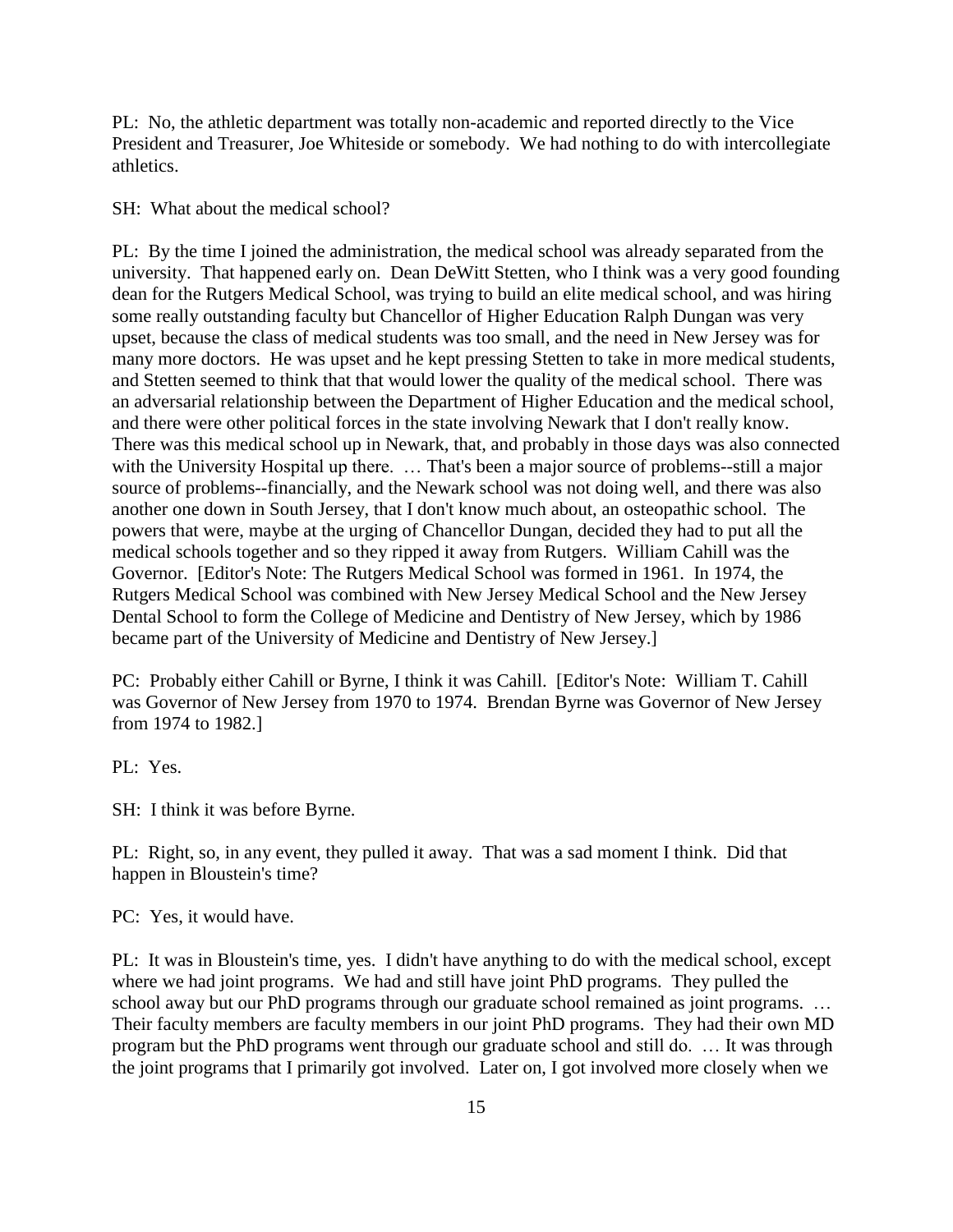started creating high-tech research centers like the Center for Advanced Biotechnology and Medicine, which was a joint center between UMDNJ and Rutgers. Thus, we had lots of joint meetings in those days but still, it's a separate institution.

PC: They continue to be, so who knows.

PL: It may continue to be so. … I can tell you the medical school faculty very much hope and very much want to come back to Rutgers. … Their funds are being ripped off. The University Hospital in Newark does lots of indigent care, and so has tremendous budgetary losses, and UMDNJ is paying for that now by stripping out money from all of the academic areas. … It's been very hard here for the medical school. So, they very much want to come back to Rutgers, but quite frankly, before that can happen, they're going to have to figure out something to do about that hospital up in Newark. It's a financial drain, and somebody is going to have to figure out a way to finance that hospital. Apparently, they're putting political pressure on a place called Saint Barnabas Hospital to take it over. I don't know if that will happen, I don't know why Saint Barnabas would ever do it.

PC: Why would they do it?

PL: Maybe they can give them some financial incentive to do that. ... I'm not involved with that.

PC: You came into the administration as an associate provost in 1978.

PL: Yes.

PC: You ran external reviews.

PL: Yes.

PC: What role did you have in the promotion process?

PL: Nothing formally, but Kenneth Wheeler was a member of the PRC [Promotion and Review Committee]. The role of the provost is often, at least when I was provost, required to make the first presentation of the case to the rest of the PRC for any candidate from the New Brunswick campus. … But, as associate provost, Jean and I would have to read each promotion packet in our area for the New Brunswick campus, and write a series of notes for Kenneth Wheeler to use when he went into that meeting, our analysis of that particular packet--what in particular stood out in that packet. Things that he ought to pay attention to, or he ought to mention regarding a particular case, [for example], the candidate may not have had a grant for the last three years. Or this person has this problem in this letter from so and so. … We would write notes for him, which he would then, I suppose, use in making his presentation. Of course, he would read every packet as well, as well as our notes, and from that, that would form whatever he would present to the PRC. … It was our job to do staff work for Kenneth as it relates to this. So, it wasn't a formal part of the process, but we were … staff to Kenneth, and generally, especially in the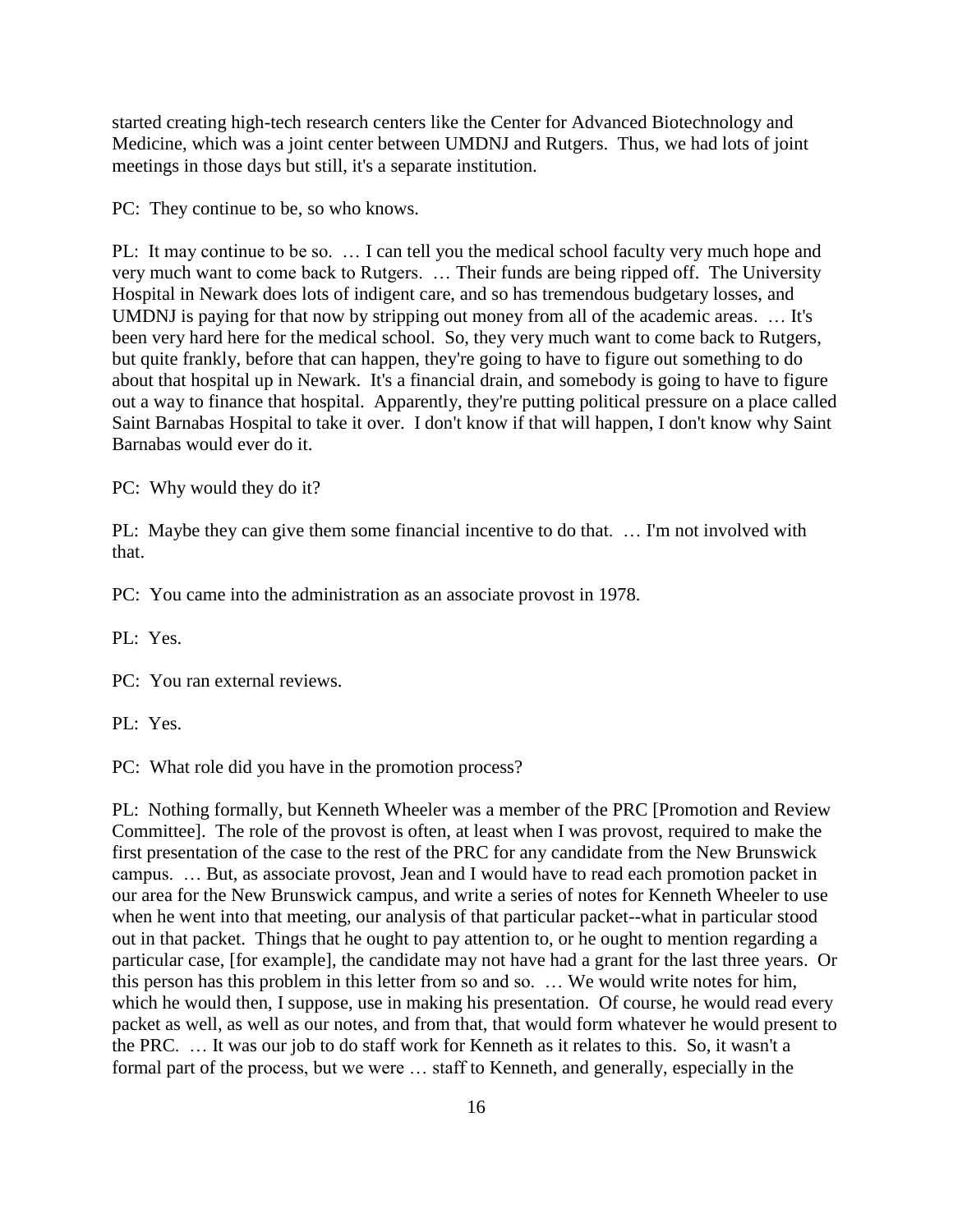sciences, I think, Kenneth would often just go along with whatever I said, but in cases, he would have his own opinion, too. He had strong opinions.

PC: He would come back and tell you what had happened at the PRC level?

PL: Yes, I guess so.

PC: Yes.

PL: At least from time to time he would, but there were so many cases. I mean, we wouldn't hear on a lot of them.

PC: When I was there working with Joe, I would write a formal report that was not long. Usually, he would not tell us exactly what had happened unless there was a case that was really troubling.

PL: Well, I don't think he would talk to us about most cases either, because most cases he would go along with whatever it was we said and the PRC probably would go along with whatever he said, and there wasn't any real reason to come back, so he wouldn't make any report in those cases. … From time to time if there was an issue, he would come back. Or sometimes, I suppose in the middle of deliberations, he would come back and ask me a question. So, that kind of thing would happen.

PC: Do you remember two cases of professors who were up for tenure, Tom Forstenzer and Elizabeth Platt? Platt was in religion, Forstenzer was in history. There were student rallies, protests, and newspaper coverage.

PL: That must have been before my time, I don't remember.

PC: I came in 1974, and Tom's case came out of history about four years after I was there. So, I'm guessing it was about 1978. So, it was just about the time you went into the office, but it may have been the year before.

PL: Maybe.

PC: Forstenzer's dragged on in the newspapers at least for three years. There was a cohort of students constantly holding rallies.

PL: It doesn't ring any bells. I certainly remember cases of that sort when I was provost, but the most exciting one was somebody--who's name I forget--at the Mason Gross School who was an artist, a beloved teacher of undergraduate art. … It was recommended by the department and by the Mason Gross School, but the PRC turned the case down, and we had a big demonstration by Mason Gross students. The provost office was descended upon by maybe the order of a hundred Mason Gross students.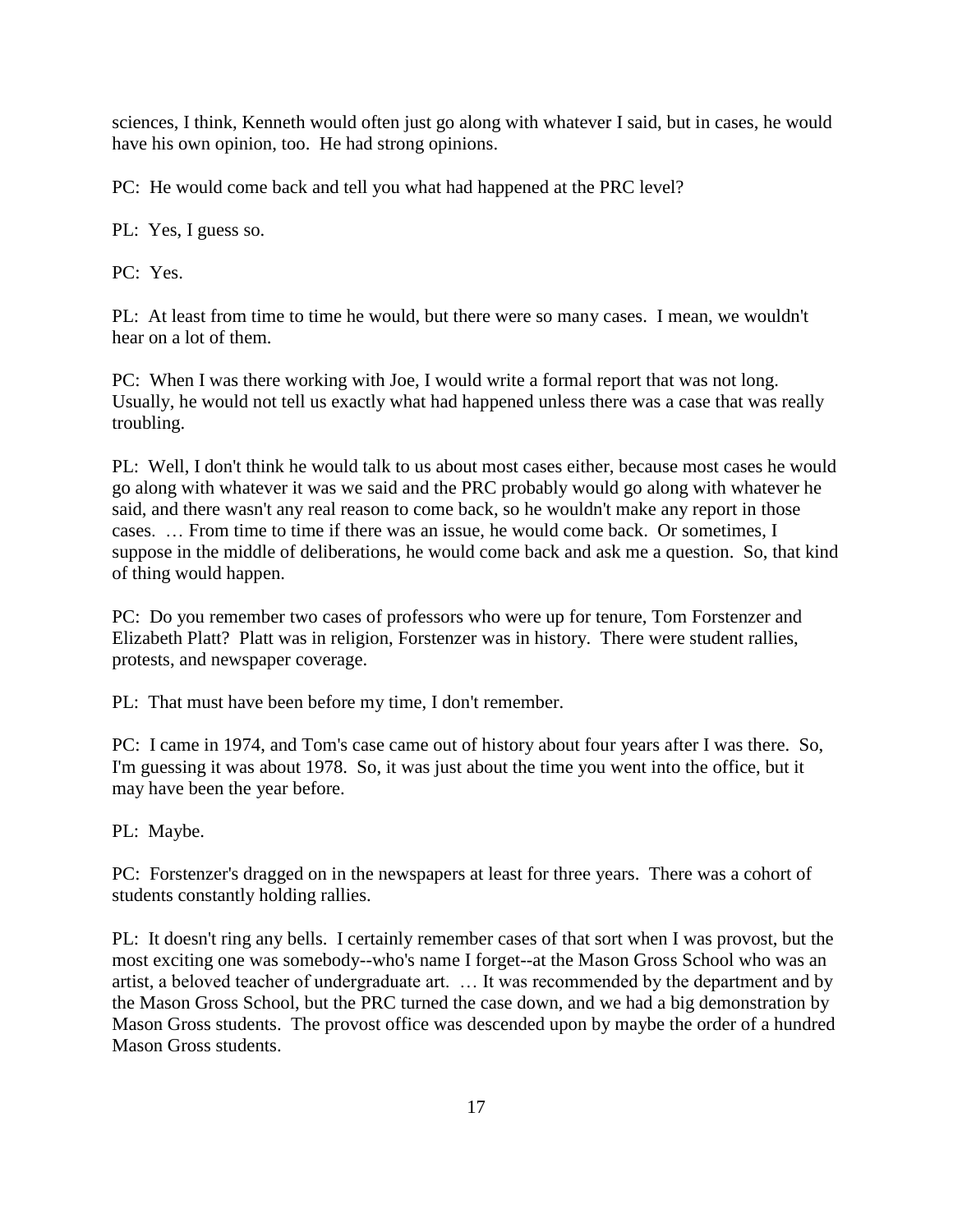PC: Wow.

PL: A large number, and I had to go outside and address them with a bull horn and explain to them how the PRC, that had no artist on it, could possibly turn down a recommendation for a faculty member for tenure with positive recommendations from the Mason Gross School. … We had to explain to them that we sought outside opinion from world-respected artists, and it was based upon those recommendations that we turned it down, and I had to explain that with a bull horn to a large group of people. [laughter]

PC: I assume things like that must have happened in Forstenzer's and Platt's cases.

PL: I'm sorry, that just rings no bells. ... I don't even remember talking about it with Jean. Jean … was probably the associate provost then.

PC: I don't know what happened with both of them. I know Platt was in Religion Department, which then was a small department without much credibility.

PL: I'm afraid I don't know.

PC: Did you feel that the PRC made the right decisions the majority of the time?

PL: Oh, they certainly made the right decisions most of the time. I'm sure they made some mistakes. They were a critical part of the promotion process, and there were always a number of cases that were turned down with the PRC that had been positive up to that point. So, they were a critical point in the promotion process for sure. At least in my area, generally, they went along with my opinions; either that or perhaps I would consider it a marginal case. ... Maybe my recommendation to Kenneth would be that, "Well, we should probably go along with this, but it's very marginal," and I would give them the strengths and weaknesses, and they would end up turning it down, despite the fact that I had a marginal positive. … I don't remember having cases that were dramatically different from my recommendation. It was a hard part of the promotion process, and the university recognized it as such, and that led to lots of grievances through the AAUP. One of the things that happens, is that the PRC is supposed to write a report on why it made its recommendation in each case, a written report. … Those reports tended to be very brief and very vanilla, and would say only that this was turned down because this individual didn't have sufficient international recognition, for example. That would be all it would say, it wouldn't say anything detailed. It would be sort of a clue but it didn't really give enough information. The administration, I guess, didn't want grievances based on detail. Generally though, I was always very impressed by the PRC meetings when I was on the PRC. The PRC members took their job very seriously. Generally, I can say that the faculty members on the PRC were harder than the administrators. Generally, the faculty were very critical, and a lot of the cases that would be turned down would be largely due to arguments made by the faculty members on the PRC.

PC: Did affirmative action enter into the PRC's considerations? Did it matter when you get to that level of judgment?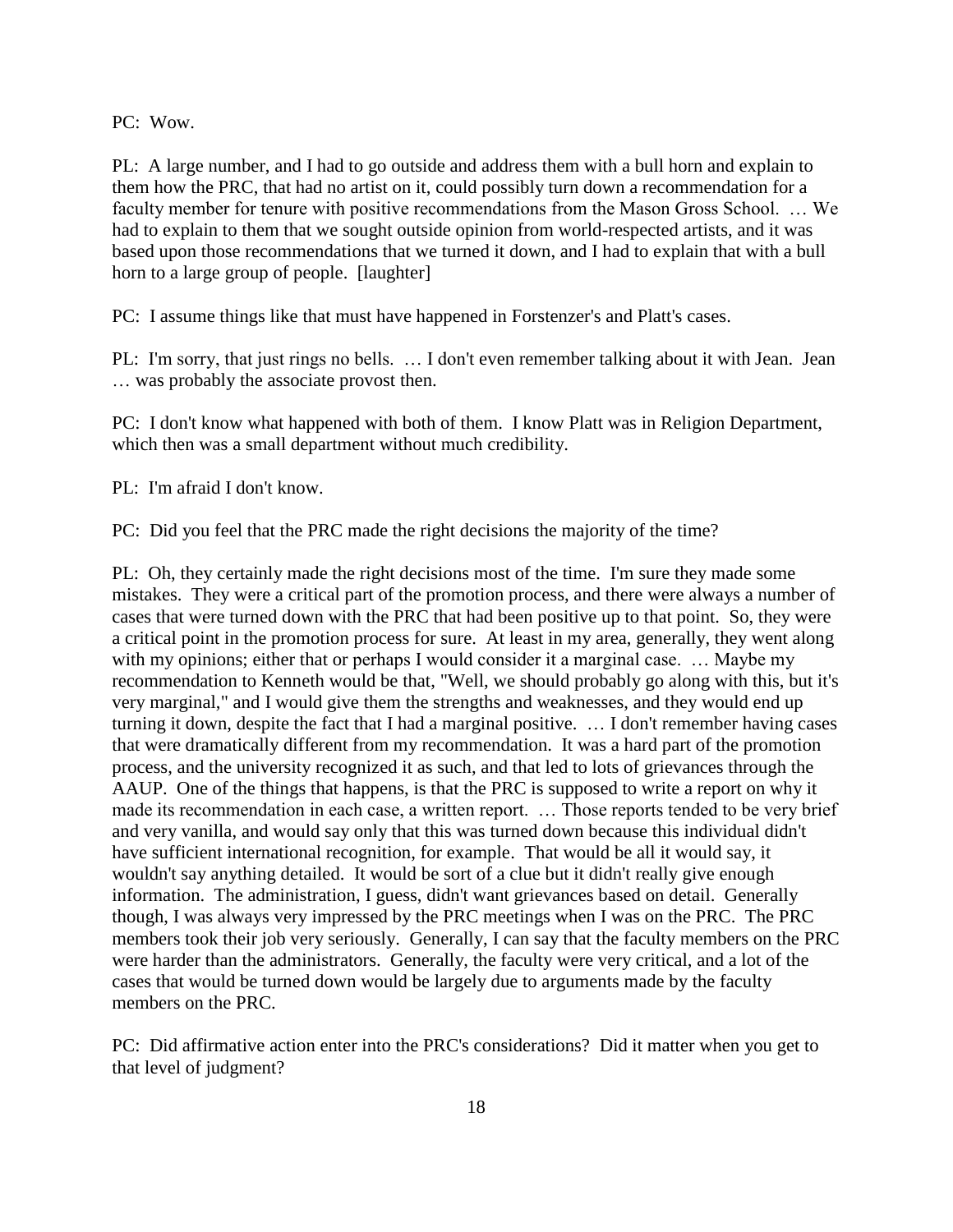PL: Well, it was not anything that was explicitly talked about that I recall. I would say that when I wrote my recommendations for Kenneth or when I was on the PRC, I would certainly take into account the balance of genders, and races, and minorities, and that sort of thing, and realized that it was important to keep some balance. … I'm sure that affected the reports that I made. I guess that's about all I can say. The other thing you had to worry about was whether the letter writers were biased, and so I remember cases of external letters that I thought were clearly biased, and I would discount those for that reason. It was an issue. It was there, and I took it personally and maybe occasionally it would be discussed on the PRC, but we certainly didn't have any goals or quotas but we ... wanted to be very careful, to certainly eliminate bias, and occasionally give some preferences just to keep the diversity among faculty, but it was rather implicit. … It was not something that was formally done.

PC: One of the issues at the university, and nation-wide for that matter, has been getting more women into fields like physics. How has that played out over your career? What has the physics department and Rutgers University done to address that?

PL: Well, certainly when I was provost, I would look very favorably on hiring women and sometimes set aside funds specifically for hiring minorities or women in areas where they were underrepresented. There was a woman whose name I forget, who did affirmative action for so many years, a black woman. What was her name?

### PC: I do not know.

PL: A very good women in any event. We would set aside funds specifically to help departments that were trying hard to hire minorities or women, and physics was one of those areas because physics was always low in those areas, and nationwide physics is low in those areas. Women seem to choose to go into particular areas. I mean, now the majority by far of … students in the College of Pharmacy are women. I just taught physics to the pharmacy students last fall, and about two-thirds of the class were women. That's a big change, and in other fields it's increased as well. I think nationwide, in physics, it may only be twenty percent. It's small- it's increased--but it's still smaller than other fields. Women don't choose to go into physics so often. I don't really quite know why. I think nationwide and at Rutgers we've tried hard to get women to go into physics and there have been special programs for that. Some of our people, like Noemie Koller of our department are on national committees to try to develop programs to support women in physics, and it is slowly increasing. One of the problems is that the great majority of all graduate students in physics are not Americans these days. They come from overseas, and the number of women is increasing but most of the women that we're getting in graduate school now--in physics--are foreign women. They're from Eastern Europe or China or some other place. It is increasing and those women are getting PhDs and teaching in America. Physics is, like other scientific fields, mathematics and others, dependent very much upon foreign students. Americans are not going to graduate school in the sciences so much anymore. [Editor's Note: Noemi Koller received her PhD from Columbia University in 1958. In 1960, she was appointed as assistant professor and earned tenure in 1965, becoming the first women to be a tenured faculty member at Rutgers College.]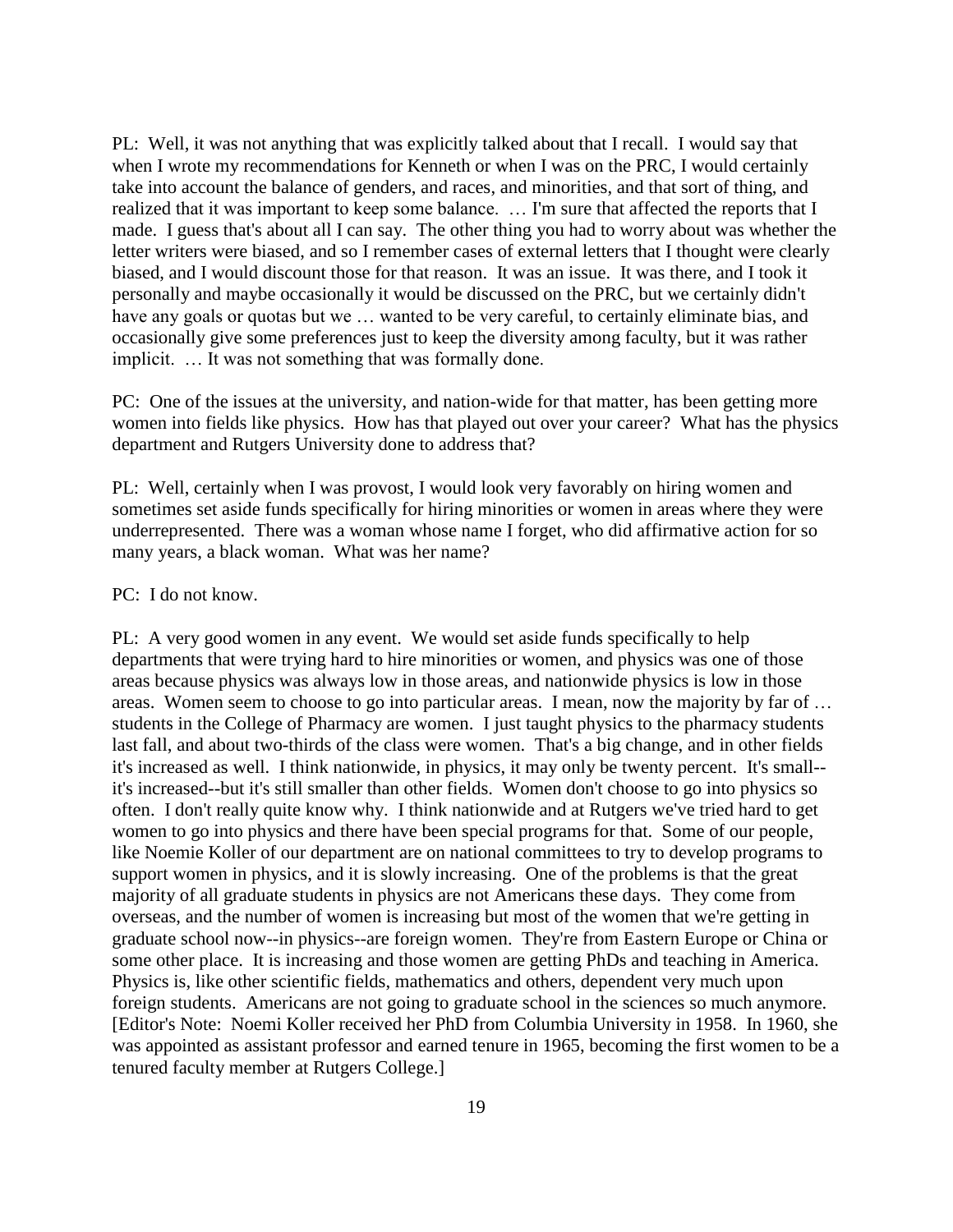PC: My impression that there are more native-born women who are in math than in physics.

PL: Yes.

PC: It is strange because once you have the mathematical background, there is no reason you could not go into physics at the undergraduate level.

PL: Absolutely, yes, I don't fully understand that, but I think generally, that's true.

PC: Yes.

PL: Our math department is not particularly good in women these days. It has very few women right now. I think we do a much better job in physics. One of the things that we led the country was married couples. At one stage, we had four or five married couples in our department. Both the husband and wife were physicists.

PC: Like in the History Department, but still unusual.

PL: Yes, I remember. I think, Bonnie Foster--was her husband also in history? I think we hired both of them together, once. Is that possible?

PC: It is possible. That rings a bell.

PL: That rings a bell. Oh, okay, but you have other couples in your department?

PC: Within the History Department? Yes, we have many.

PL: Okay, well we do too, and I think we may lead the country in that. That's been a way that we've increased the women in our faculty a lot.

PC: It has worked out very well for us.

PL: Yes, us too.

PC: We have no had problems with it.

PL: It's worked very well. … We found couples where both members of the couple were outstanding physicists.

SH: Are women included in the term minority faculty?

PL: Well, minorities are different than women. I'm not talking about women when I talk about minorities. … It's relatively easier to hire Asian physicists. So, I almost don't count that. When I think of minority, I'm really thinking of black physicists, since there are very few of them. We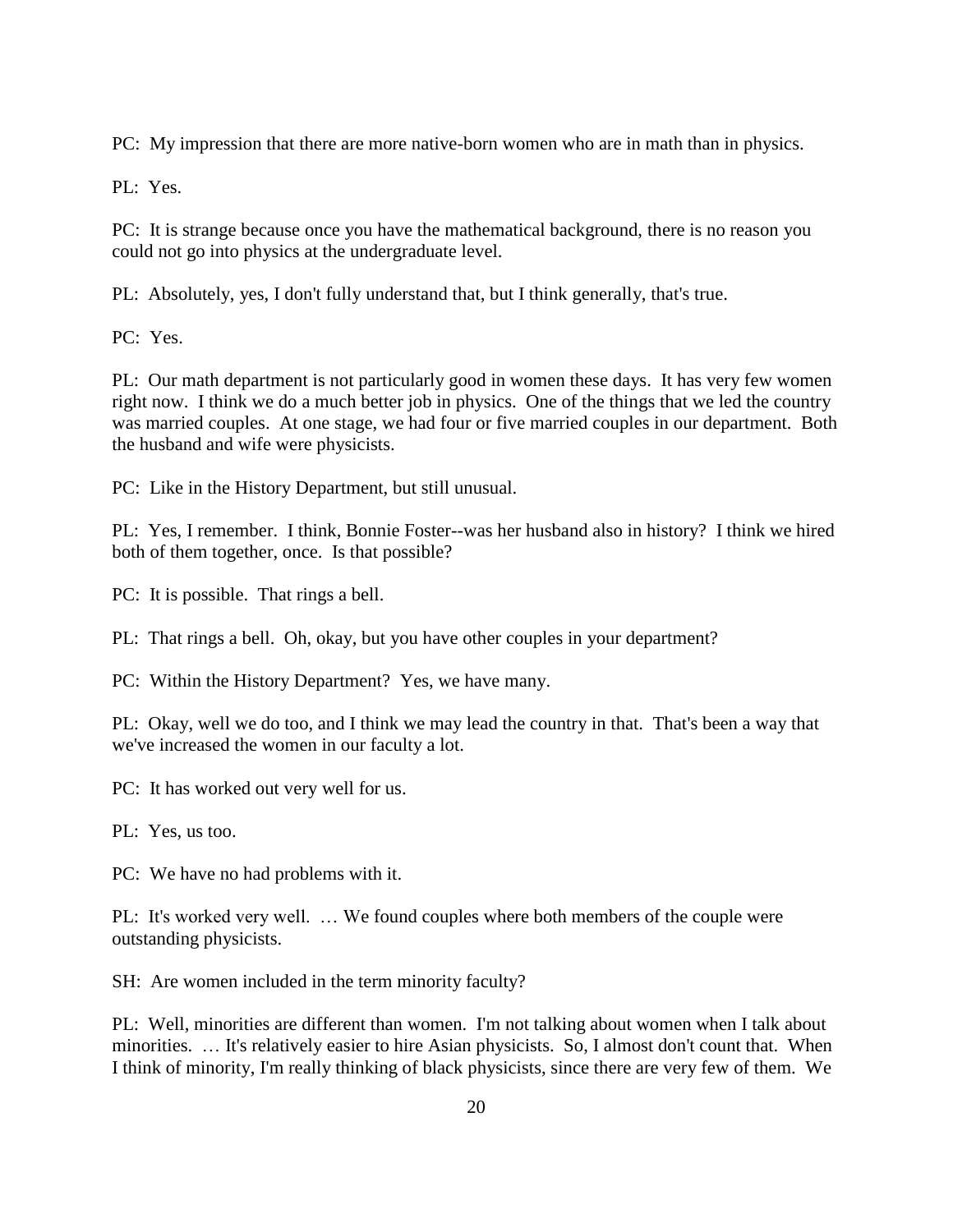tried very hard over the years. One of our notable successes was Shirley Jackson and we had another physicist named Joe Johnson. … The problem with black physicists is that there are so few of them nationwide that you can't keep them. For example, Shirley Jackson left here to become the President of RPI [Rensselaer Polytechnic Institute] for god sakes. … There was nothing we could do under those circumstances to keep her. … They have tremendous opportunities in physics. There's a tremendous opportunity for blacks going into physics, but they don't choose early on to study physics, so there are not many of them.

SH: There have been substantial efforts to recruit minority faculty to Rutgers during the 1980s and 1990s.

PL: Yes, I remember creating those. We tried very hard and hired some good people in those days, but they didn't all stay.

PC: When did you become provost?

PL: 1987.

PC: You were an associate provost for a decade.

PL: Nine years.

PC: Yes.

PL: Most of my administrative career was as associate provost, and that was a very exciting time because Kenneth was not a scientist, and he rather let me run things with sciences. So, I was sort of the provost for the sciences. I mean he had the final say, but he gave me a lot of freedom. It was very good for me. Did you want to talk about reorganization? That's what you asked first.

PC: At some point, yes.

SH: We have to.

PC: Yes.

PL: I forget many of the details and I did not come up with the idea of academic reorganization. The need for reorganization was very clear [from] the external reviews. The ideas for reorganization undoubtedly came out of the external reviews. This is another very positive thing that came out of the external reviews.

SH: That has been my suspicion all along.

PL: … We had these strange units called New Brunswick departments. You may have had a New Brunswick Department of History.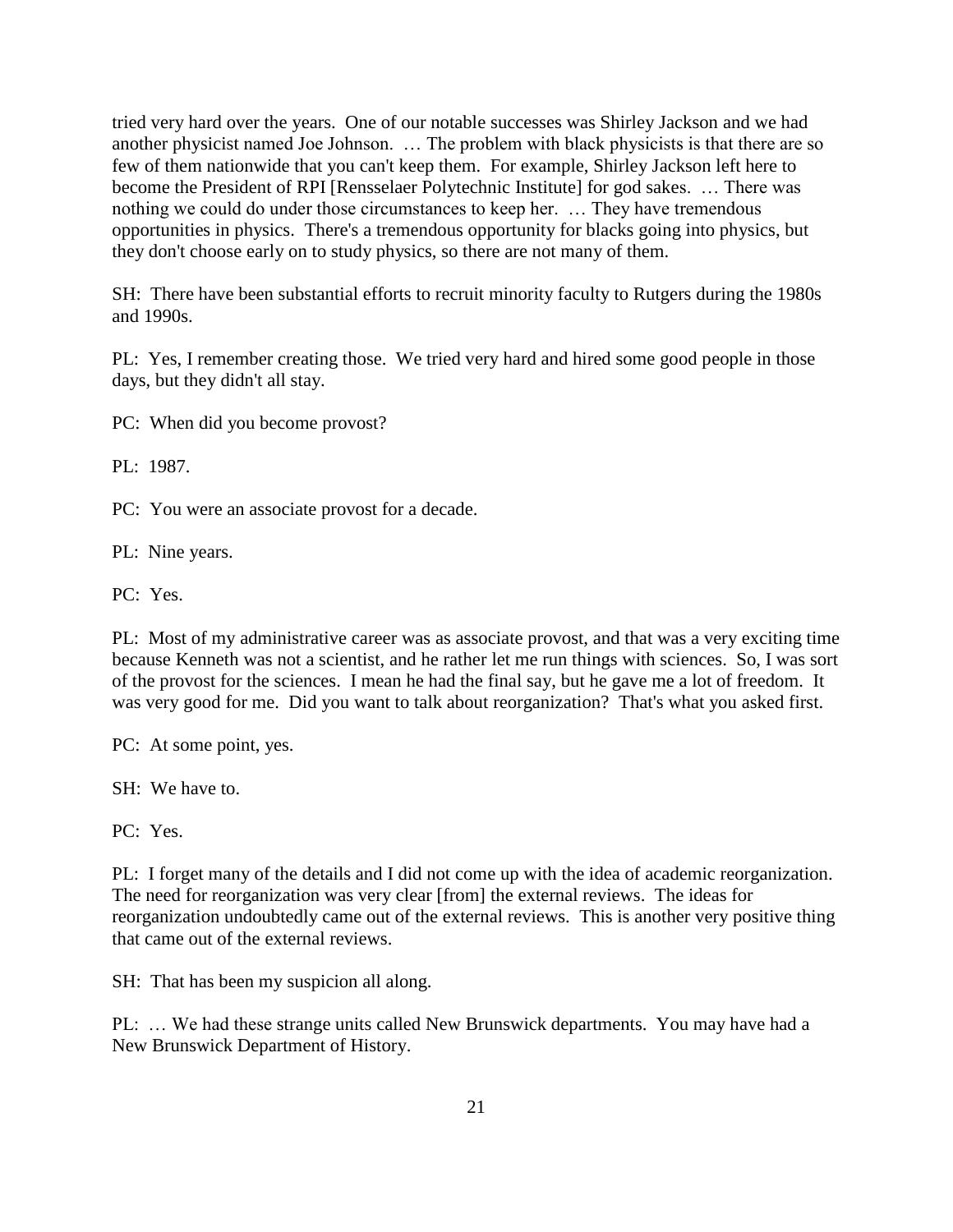### PC: Yes.

PL: … When we'd have an external review of history, we would review, I presume, not just the Rutgers College History Department but also the Douglass College History Department and maybe the University College History Department and maybe the Livingston College History Department, and they were all included in one giant review. … The kind of thing that we got back again and again from these external review teams was, "Why do you have all these crazy departments?" … Eventually, it sunk in at some point. I agree with what I saw in the reports especially since I came from the department that was the first, probably to reorganize in the entire university. George Horton had been the chairman of the Douglass College Physics Department at a particular low moment in the Douglass College Physics Department when a couple people retired, and somebody didn't get tenure or something. So, he was left alone. In despair, he came over to the Rutgers College Department and said he wanted to join together and make a single department. Thus, long before academic reorganization there was only one physics department in New Brunswick and we served all of the colleges. … Physics was a model that became the model for everybody.

SH: You had mentioned that in the last interview.

PL: Yes, that had already happened. … It was decided that something had to be done major generally. There was also pressure from the Gorenstein Committee to do something, I'm not sure. In any event, there was the appointment of a committee, something called "Committee I." Committee I was supposed to look at the strengths and weaknesses of our present system. Danny Gorenstein chaired it. ... You can find it in the records. ... The idea from that committee came from Kenneth I can tell you. Well, I played a role I'm sure in … recommending people to serve on the committee, but that's all. They made their recommendations about the strengths and weaknesses of our present system which made it pretty clear that something needed to be done. Then, there was the appointment of "Committee II" that was setup that was charged to recommend what we needed to do. I think that was chaired by Tilla Milnor from the Math Department, I'm not sure. At this particular stage, Kenneth Wheeler and Ed Bloustein got rather more directly involved, and the basic idea for what was to be done really, in my view, was their initiative. They came up with the proposal to actually put all of these duplicate departments together, not only politically, but also geographically and to move all the departments together. That took a major commitment from the administration to do that. … I'm sure that influenced the recommendations of Committee II. In any event, after that we ended up with the proposal for academic reorganization. … Then, there were lots of discussions in higher office about how to bring this about. … The upshot of that was we setup many committees to deal with the different aspects of this reorganization. For example, in Rutgers College we had all sorts of disciplines, not all of which were arts and science. Communications was there, probably, speech pathology was there, I'm not sure. Over at Livingston we had departments of urban planning. We had all of the Cook departments, some of which were sort of arts and science, and some of which were clearly very applied. … So, there was a committee setup to decide which disciplines were arts and science, and which disciplines were professional disciplines, and to make recommendations of where they could be placed, and where we ought to setup a professional school to handle them. … There was a critical mass of faculty needed to setup a professional school. There was a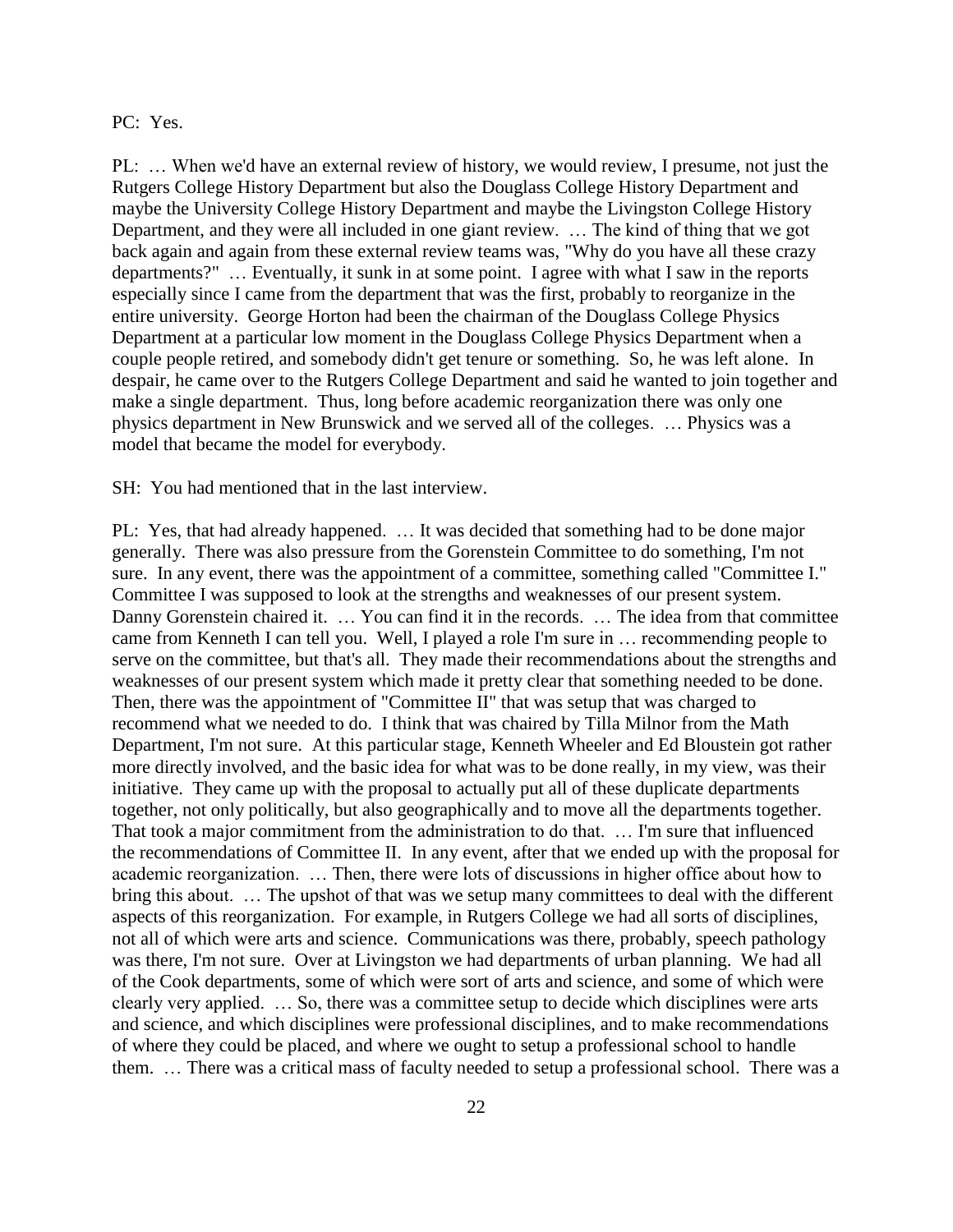separate committee on physical location to decide where on the campuses we were going to put the History Department, and where we were going to put the Philosophy Department, and where we're going to put the Chemistry Department, etc. The goal was try to consolidate departments and disciplines and we did an amazing job of that. I give a lot of credit to John Salapatas for working out the logistics of how that might work, but also a lot of credit to the administration for coming up with the resources to allow those consolidations to take place. … We more or less allowed all of the disciplines to be consolidated except for a major failure in psychology. … The experimental psychologists and cognitive psychologists were located here [at Busch], and the social psychologists were over at Livingston, and we never managed to get them all together. ... They are still not quite all together. So, that was a big failure, but it would have taken major resources that we didn't have at the time. … We just couldn't find a solution despite how hard we tried. … Other places, we did manage to accomplish this in one way or another, and Salapatas had all kinds of major problems. He would be moving, I think it was political science over to Hickman Hall on the Douglass campus. The previous Rutgers College Political Science Department was located, I believe, in a house on College Avenue, say. In any event, there was a professor there who had this wonderfully decorated office with furniture that he'd gotten from professor so and so when he had retired many years before, and he was now being forced to move over to Hickman Hall which had all modern furniture, and he wasn't allowed to take his furniture with him. [laughter] ... How we survived all those conflicts, I have no idea, but in any event, all of that had to be worked out. … There were several committees, I can't even remember all of them.

PC: I was on the fellows committee.

PL: Oh, the fellows committee.

PC: With Jewell Cobb, I will never forget her. [Editor's Note: Jewell Cobb was a professor and later Dean of Douglass College before taking the position of President of California State University in Fullerton.]

PL: With Jewell Cobb, and that was to figure out how to setup the Fellows Program for all the colleges, and how to make that work. So, we had all of these various kinds of committees. My job, assigned by Kenneth Wheeler, was to coordinate all these committees, and to keep on top of them, and see to it that they were making their recommendations on time, and from time to time to help them. The one I actually worked closest with was Mike D'Amato's committee. Mike D'Amato chaired the committee on disciplines to decide which arts and science and which were professional disciplines. … That had a lot of thorny problems, and the upshot of that committee is that we had a lot of professional disciplines that we didn't quite know where to put. We put them into what we called informally, a "nursery school for professional schools." … It was called the Faculty of Professional Studies which was a place to hold them until we could figure out what to do with them. We ultimately then ended up creating, for example, the Bloustein School of Planning and Public Policy. It wasn't initially called the Bloustein School, it was just going to be called the School of Planning and Public Policy. … We were just in the process of creating it when Ed Bloustein died. … It was very timely, and so we named it after Bloustein, but in any event, we created that. We changed the School of Library Science into SCILS, and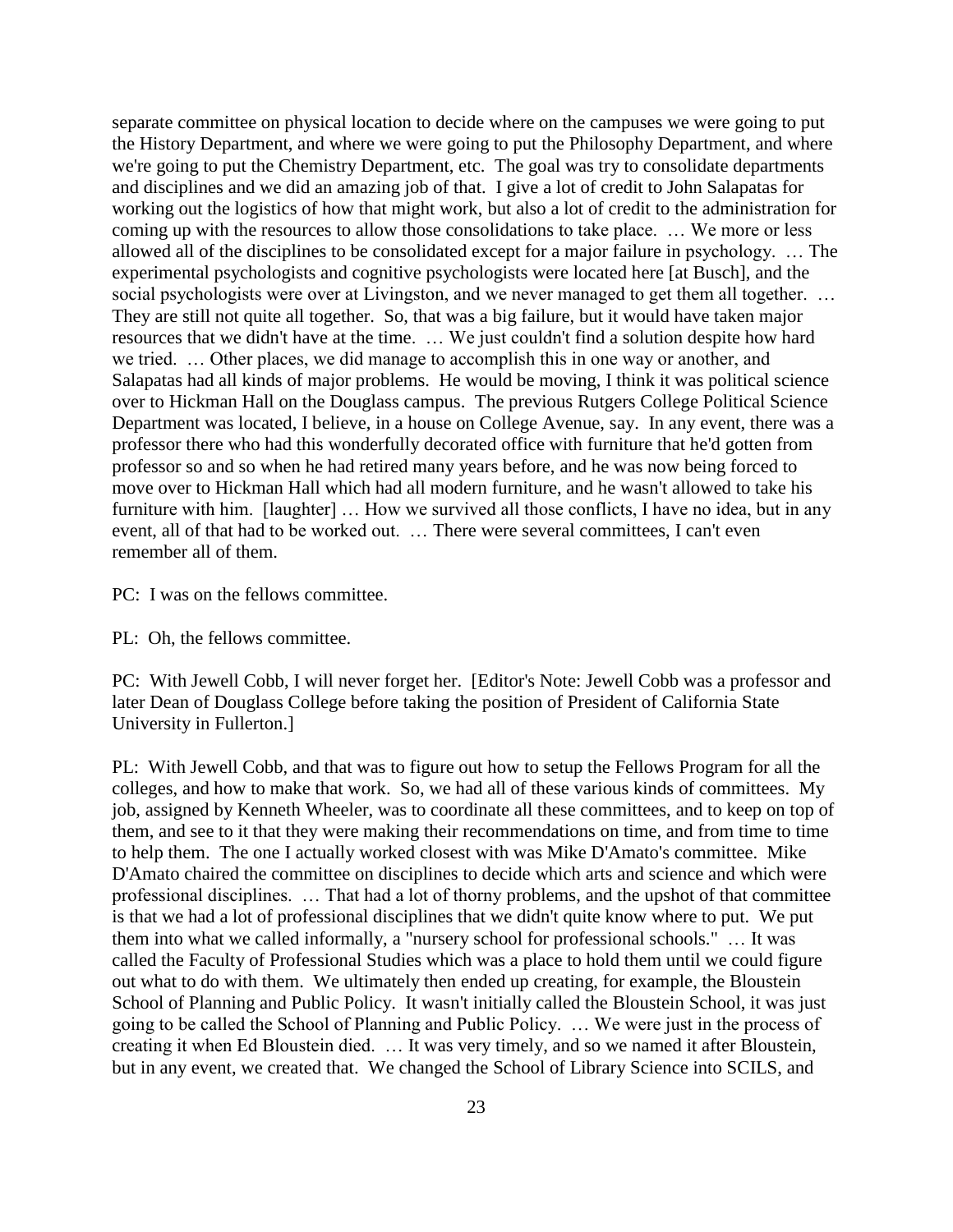put communications and speech pathology and I'm not sure exactly what of all we put in there, in addition to library science, which is all that had been there before. So, we changed that school into a different professional school. That I guess was recommended by the D'Amato Committee I suppose. … So, in any event, we finally found a place for all these professional disciplines and created all of these various schools. Well, we changed the Institute for Management and Labor Relations into the School of Management and Labor Relations. … We put Labor Studies as a discipline into that institute, and it became the new school of that. We did all those things. Thus, the structure of Rutgers changed very much at that point. Well, I guess we also, had social work pick up undergraduate programs then, and education took on more responsibility for the undergraduate education major. They had been simply graduate schools prior to that. We put people in many places around the campus, and thus changed the structure of the university very much. It was a great learning experience for me of how to make great changes within a university. … The key to it was beginning in a very limited way by having a committee that just looked at the strengths and weaknesses. What became clear to everybody is that something had to be done, and then finally evolving through lots of fairly rational planning, into what we finally did. There was much fighting through, and keeping our resolve to see to it that it was followed through as best we could. I think it was a tremendous accomplishment and I give tremendous credit to Kenneth Wheeler and Ed Bloustein for pushing that and supporting it all the way. [Editor's Note: With the reorganization of the faculty into the Faculty of Arts and Sciences in 1981, Rutgers University centralized its academic operations in campus-wide provosts' offices and separated many executive powers from the college deans.]

SH: Did you feel that Bloustein's death may have halted these changes taking place?

PL: No, I thought that the changes were irreversible, and I thought the support for it was, actually, fairly overwhelming once it happened. The faculty were very supportive with the reorganization. The objections we got were from alumni associations. The Douglass Alumni Association were very upset that they no longer had a Douglass faculty. … Those were the major problems, but the faculty themselves, I think, thought it was a great thing. … Maybe there were some initial problems with the students. …

PC: The students were overwhelmingly opposed, that I can tell you frankly.

PL: Yes.

PC: I know that as a historian researching it more than I do as an observer. We ignored the undergraduate opinion, in fairness.

PL: … We ignored the students, and we did what we thought was best. … I don't remember major demonstrations or anything but they must have had real problems with losing their departments.

PC: All the student government associations passed resolutions condemning it, except Rutgers College which could not come to a conclusion. The other student bodies condemned it outright.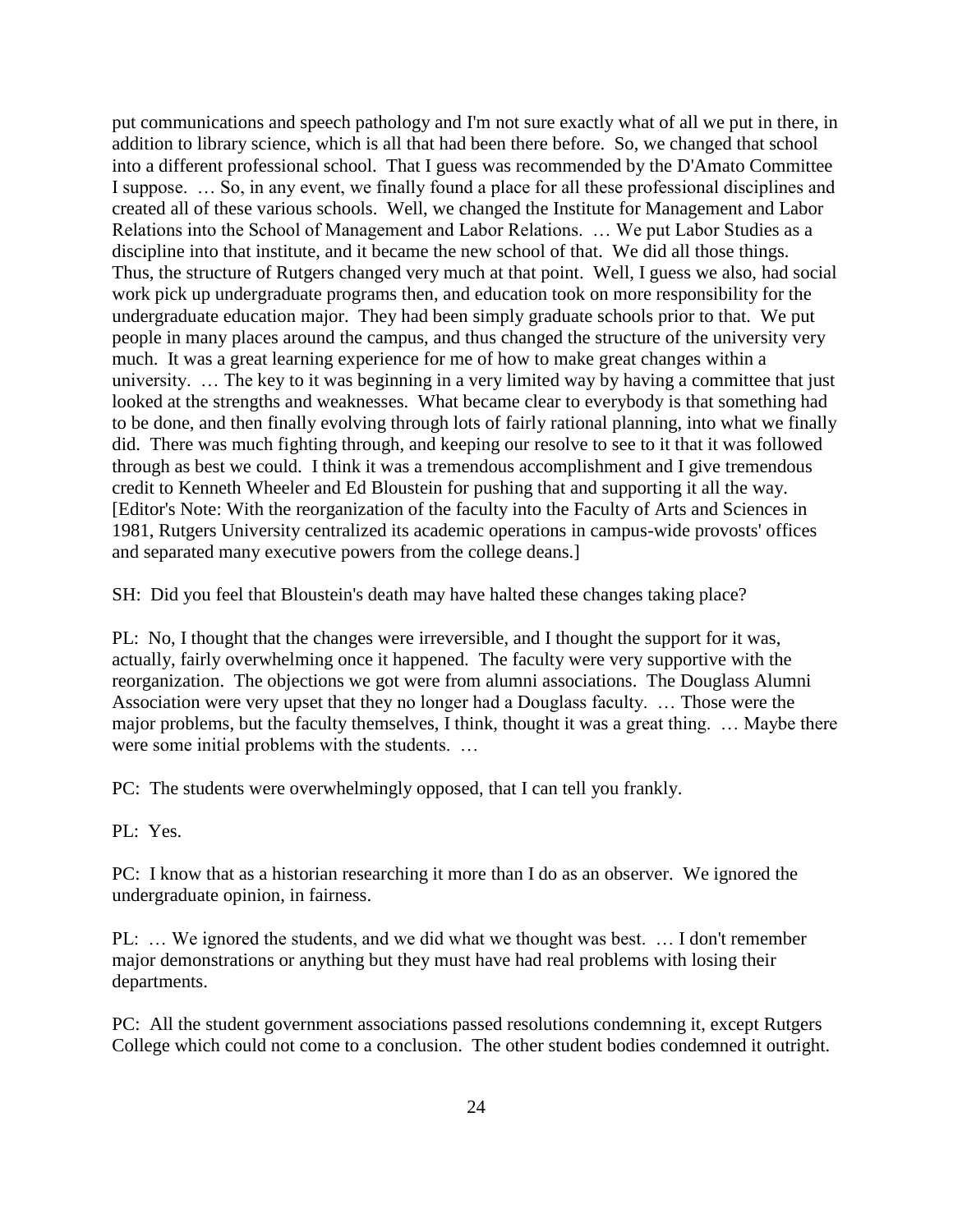PL: Well, I'm sure Douglass did.

PC: Yes.

SH: Did the Board of Governors and Board of Trustees support these efforts as well?

PL: Well, they had to pass it. Ultimately, they had to approve this. So, it was approved by the Board of Governors, but it was approved undoubtedly with the strong recommendations from Ed Bloustein and whoever was Vice President then, Pearson, I don't know, whoever it was.

PC: Probably, yes.

PL: Yes.

PC: I recall that the fellows system was considered a bow to the pressure from the Douglass alumni to keep an attachment to the old college tradition.

PL: ... We created the fellows system. ... We tried as the best we could for those subsequent years to try to make it work.

SH: Was the fellows system developed solely to ameliorate the reorganization?

PL: Yes, so the deans over there would still have a faculty body that could meet and discuss the status and what's needed for Douglass College, for example, and they did that, and what would happen is that the fellows were mostly taken from who were the original faculty of Douglass College. … They had a very difficult time when new faculty came in, of attracting them to be fellows of the various colleges. So, the fellow bodies for each college just sort of aged one year per year, and got older, and older. [laughter] [Editor's Note: The Deans of Douglass and the Douglass College Fellows were tasked with shaping the college's mission, setting policies on admission, honors and graduation requirements, established new programs, coordinated campus operations, administering student life and advising students.] However, it was a disaster for faculty governance.

SH: You were involved in creating the Faculty Council?

PL: Well, I was. The Faculty Council didn't happen until after our accreditation visit to the university by Middle States in 1988. So, that was much later. In 1988, we had an external review. I'm sure you can get the report of that, but one of the great failings it found in our selfstudy, once they got here, was a lack of any good semblance of faculty governance. I mean, one of the things that really failed with reorganization, is prior to reorganization the faculty of Rutgers College and the faculty of Douglass College were … strong faculty voices and important decisions, budgetary decisions, academic decisions, all kinds of things were made by the faculty of each one of the colleges. … There was this fairly strong tradition of faculty governance, but once we combined everybody together, and they were reporting to a dean of the faculty of arts and science that didn't have students. The students weren't enrolled in the faculty of arts and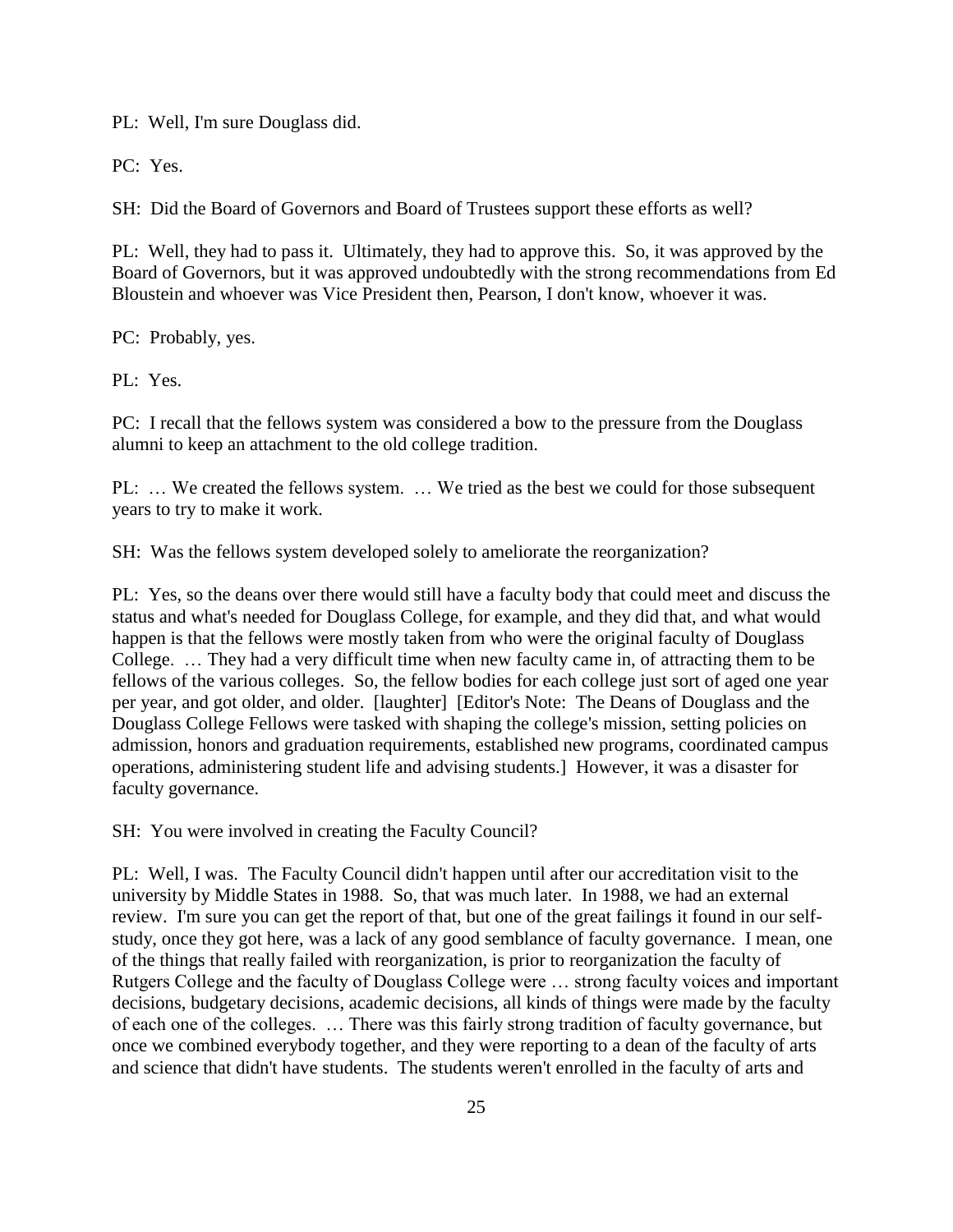science. A lot of the reasons for the faculty meetings disappeared, and the faculty of arts and science meetings devolved into Dennis Bathory [a political science professor] giving a list of all of the changes in courses and majors that the departments wanted to do, which wasn't very controversial. … We didn't take up any of the big issues which were the ones that would generate so much interest in the past, and which often had something to do with the students. … We sort of lost our faculty governance, and the 1980 external review recognized that, and said, "You don't have any faculty governance at the university anymore." … I think the faculty themselves in some sense missed that, so we had to do something about it. So, I appointed a committee, which was chaired by Dick McCormick, who was then the chair of history, to make a recommendation on what we ought to do, and his committee recommended the setting up of the New Brunswick Faculty Council. [Editor's Note: Richard L. McCormick, then a professor of the history department, later became the President of Rutgers University in 2002.]

#### SH: This was in 1989 or 1990?

PL: Yes, must have been something like that, yes. … So, we set it up, and I met regularly with it. … When it was setup, it was an important body. It was very different from the kind of faculty governance that existed before, because it was a representative body. … The only way you could really participate in the Faculty Council would be to be elected. I mean, it was setup different from the senate in that the members were elected by departments. So, there would be a representative from the History Department, from the Physics Department, etc. So, there were people representing the departments there. …

SH: Was the representation based upon the number of faculty in the department?

PL: You had a maximum of one per department, and that was only for departments that were of … some minimum size. If you were smaller than the minimum size, they would be grouped together. So, little departments would join together, and have one representative from two or three departments and they would jointly elect a representative, but then there were also representatives … that were elected by the fellows of each college. So, there would be Douglass College representatives, Livingston College representatives, Rutgers College representatives, and University College representatives. So, these existed as well, and I've forgotten how many there were. There were a couple or something from each one of the colleges, and that made up the New Brunswick Faculty Council, and we certainly took up some important issues of the sort that faculty had taken up before. This was certainly faculty input and we were certainly using faculty to make decisions. I used them very much to advise me--and, in fact, there were many things that I wanted to do that the Faculty Council voted down, so we didn't do, such as building a fraternity row on Livingston. So, I mean, it was … really influential, but it wasn't faculty governance in the sense that it involved all of the faculty. … Most faculty in a department knew very little about it, and didn't participate in it. Thus, the faculty themselves did not have a tradition of faculty governance the way they had when there were colleges. I remember when there colleges, for example, Warren Susman would propose "four schools" or whatever it was he proposed and … this might cause great damage to some department or other. … Faculty would come around and knock on your door, "You got to go to this meeting because there going to do this--those guys." [Editor's Note: Warren Susman was a professor of history at Rutgers from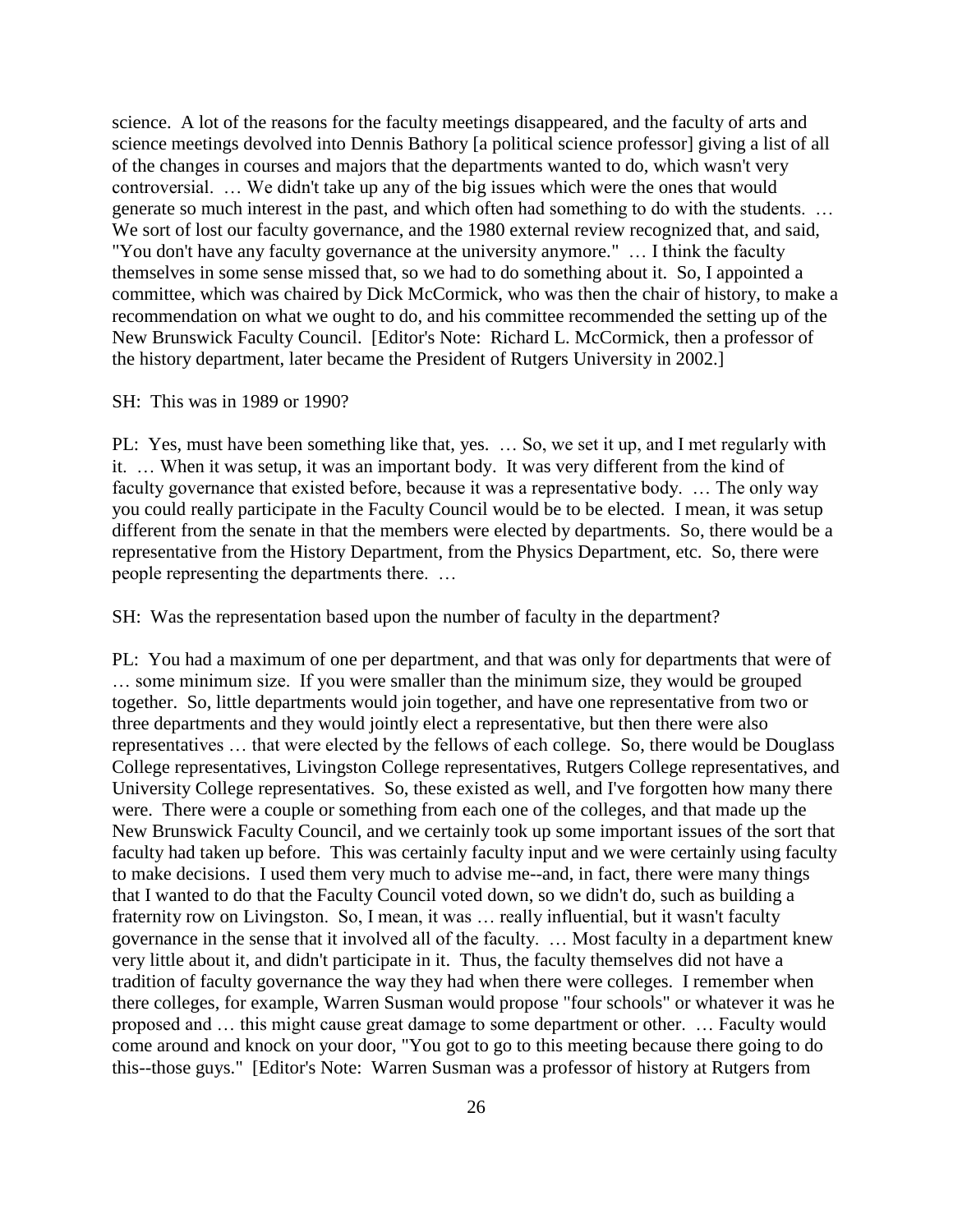1960 to 1985, also serving as department chair from 1973 to 1979.] … Everybody would show up at the faculty meeting, and have this big emotional discussion. That's not possible with a representative body. So, at most, you just get the representatives there. Maybe they go back and report to their faculty, but there still wasn't a mechanism for full faculty governance. So, in fact, I was very hopeful when we finally did this last reorganization and put the students back in the School of Arts and Science. I'm sorry to say that it has not taken on anything like the expected role. [Editor's Note: Professor Leath is referring to the reorganization of Rutgers, Douglass, Livingston and University Colleges into the School of Arts and Sciences in 2007.] I thought that by now we would have a dean that not only had faculty but it had students, and it would take on all of these student issues as well, and faculty governance would reappear. However, the deans of the School of Arts and Science--Greenberg and such--have hardly changed faculty governance. It's just like it was and the student issues are mostly handled by Greg Blimling or some administrator up in Old Queens. It's not at all the same. We still don't have faculty governance the way it was before reorganization. [Editor's Note: Douglas Greenberg is the Executive Dean of the School of Arts of Sciences at Rutgers University, appointed in 2008. Greg Blimling is the Vice President of Student Affairs at Rutgers, appointed in 2004.]

PC: When I was on the Faculty Council, I recall that we met with you personally on a budget planning committee.

PL: Yes, we had a budget planning committee, sure.

PC: It was a central committee where we sat down with you and others.

PL: Right.

PC: In those first years of the Faculty Council, we would have serious discussions about how to prioritize resources at Rutgers.

PL: Oh, yes, I did that regularly, I took it very seriously. … Any major proposal for the campus would go back to the Faculty Council--perhaps through one of its committees first--and perhaps through the budget planning committee. The one issue that was a big disappointment to me was when we were having big problems with fraternities. We had this brilliant idea at one stage that the reason we were having so much trouble with fraternities is that we didn't have control over them. They operated their own independent houses on College Avenue over which we had no control. We didn't have any access to those, and you know, we didn't have control over them. We looked at other universities to see how they control their fraternities, and they basically, they had university housing fraternities. … That allowed them to control the fraternities because if the fraternities didn't behave they could be kicked out. We can't kick a person out of a house on College Avenue. … So, we proposed creating a fraternity row over at Livingston College, which Paul may remember. … The Faculty Council was not too enthralled by that. … I recall Rudy Bell being particularly against it.

PC: Probably. [laughter]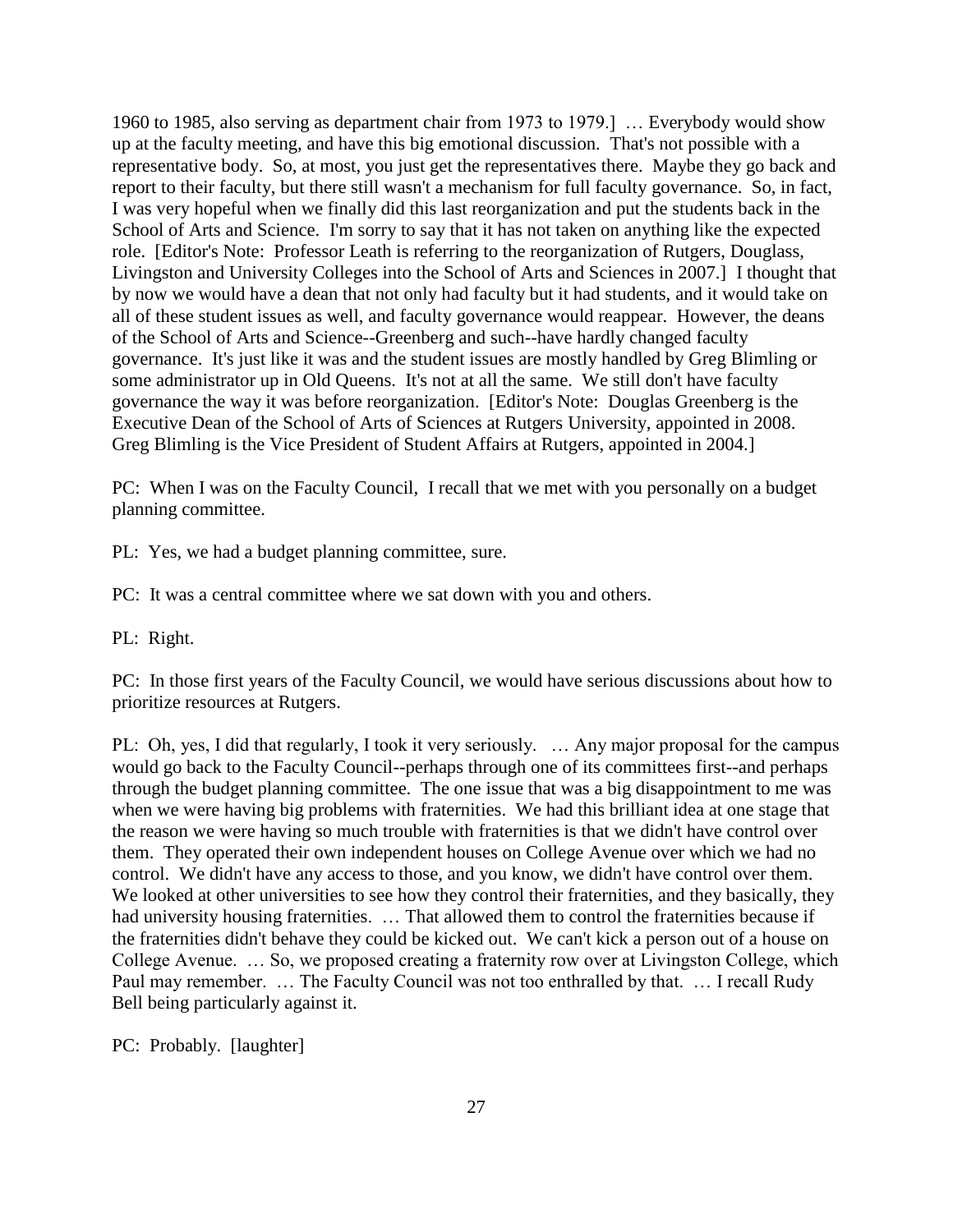PL: In any event, the faculty council rather resoundingly voted that down, so we killed the project. We didn't do it because the Faculty Council didn't want to do it. So, I'm just giving it as an example, in fact, that we listened, and even things we wanted to do, we weren't allowed to do, but they went along mostly with what I recommended. So, I mean, I had a good relationship with the Faculty Council, and it was a good time. It got into a harder time perhaps in the time of Joe Potenza because when Fran Lawrence came as the President, there was a lot of faculty opposition to Fran Lawrence, and the Faculty Council did things that Fran Lawrence didn't like. … In fact, I think Potenza, if you interview him, he will think that the reason the provost post was abolished was because it wasn't controlling the Faculty Council. In any event, the Faculty Council still exists but it's a shadow of its former self. [Editor's Note: Francis Lawrence served as President of Rutgers from 1990 to 2002.]

SH: What about the Rutgers Foundation? When was that created?

PL: The Rutgers Foundation, I wasn't directly involved with that. I guess that was mostly Bloustein. I don't know when it was actually created. That was done for financial reasons I think at some stage. There were always problems. It's been reorganized now, and related to the fact that the Alumni Associates at Douglass College was a separate foundation, and there was all kinds of competition between them, and that's all now been put under one organization. That's happened more recently.

PC: To what extent was the Faculty Council related to the University Senate? Do you have impressions about the University Senate and its effectiveness as a governance body? Did you ever serve in the Senate yourself?

PL: Oh, absolutely.

PC: Okay.

PL: I've been vice-chair of the Senate for the last several years.

PC: Okay.

PL: I think now it's having some effect. I think there was a time when the Faculty Council was first created when I don't think the Senate was doing very much.

SH: The Senate existed prior to the Faculty Council.

PL: The Senate existed prior to this. What's happened over the years with the University Senate; I guess it began with Mason Gross, who decided at some stage that it wasn't … just a faculty senate.

PC: Yes.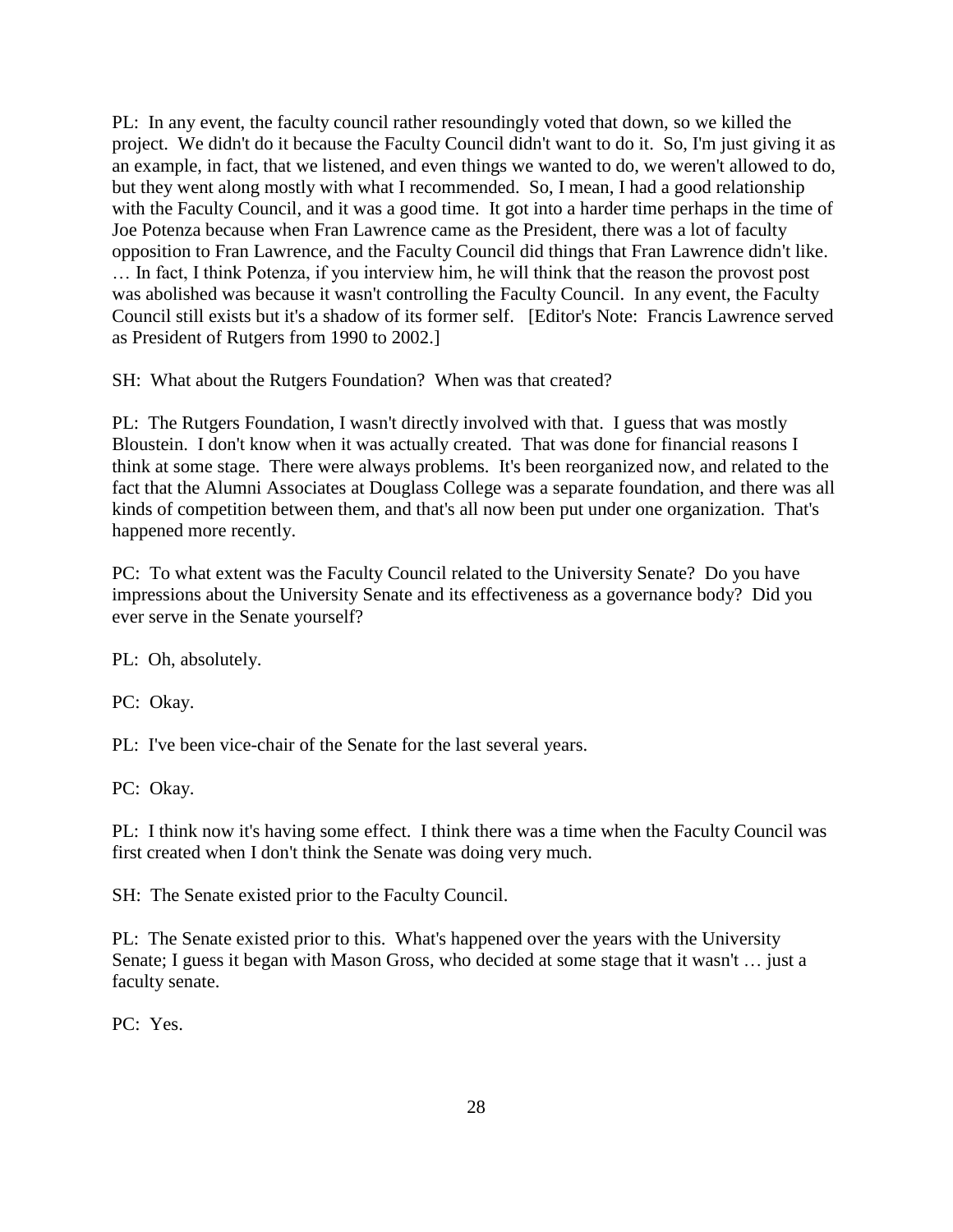PL: Decided that it was important to add students to the Senate. … Then, it became a university senate as opposed to a faculty senate, and then subsequently they've added representatives from alumni and staff and all kinds of constituencies. It does important things, and we did important things when … I was involved with in the Senate. We setup a procedure, for example, to review deans every five years. That was a process that was created by the Senate. They did lots of things. Most recently, they were deeply involved in the academic integrity program for undergraduate students. … You can read all the issues they've been acting on at their website. I think they've done generally good things. Nevertheless, the President doesn't simply bring many things to the Senate the way I would bring them to the Faculty Council in those early days. It's a little more complicated because it involves … large numbers of students as well as staff and alumni. So, it's … not simply a faculty body. … A lot of faculty aren't sure that they really want to participate in it, I think. One of the problems is that the largest group of members of the Senate are the faculty. It's not the majority anymore, but in any event, its largest plurality is faculty members. However, one of the problems is that a lot of the faculty members that are elected never come, unlike the students, who tend to show up. So, that's a problem. There has been, over the years a stalwart group of people involved in the Senate, who've provided the leadership and there are some really good leaders. I think Paul Panayotatos, who's now the President of the Senate is actually a very good President of the Senate. He tries to bring really important issues to the body, but the university generally goes ahead with whatever it wants to do. The Senate, unlike the Faculty Council, has some real powers. … The only thing it has ultimate power over, is the university calendar. It sets the university calendar, so if … the university wants to move commencement to Sundays, the Senate has to approve that. … That's something that been has been an issue lately.

#### PC: Yes.

PL: … In fact, Martha Cotter chairs the committee that's responsible for this, and she was supposed to make a permanent recommendation on whether to move it to Sunday, and so she just got the Senate at its last meeting to say that, "Well, before we make a decision on it, let's wait and see how this thing works." Last weekend [was commencement], which I gather was a big success.

PC: Yes, I was there. It was a success, as much as someone could hope for.

PL: Okay, so in any event, that may happen. ... That's the thing it has power over. It does have some other powers. Anytime there's going to be a major change in the structure of the university, their advice has to be sought. The power for that does not reside with the Senators, it resides with the Board of Governors … but the Board of Governors has to get their advice. So, most recently, to give you an idea of how it's worked recently, there was a sudden big push in Camden to create a School of Nursing. … It had been talked about for a long time, obviously, between the President, Vice President Furmanski, and the Chancellor in Camden, but suddenly, in January, it was brought to the Senate, and we were told that we had to make a recommendation by April, as to whether the university should create a School of Nursing in Camden. Now, this was a little bit strange because there is only one tenured faculty member in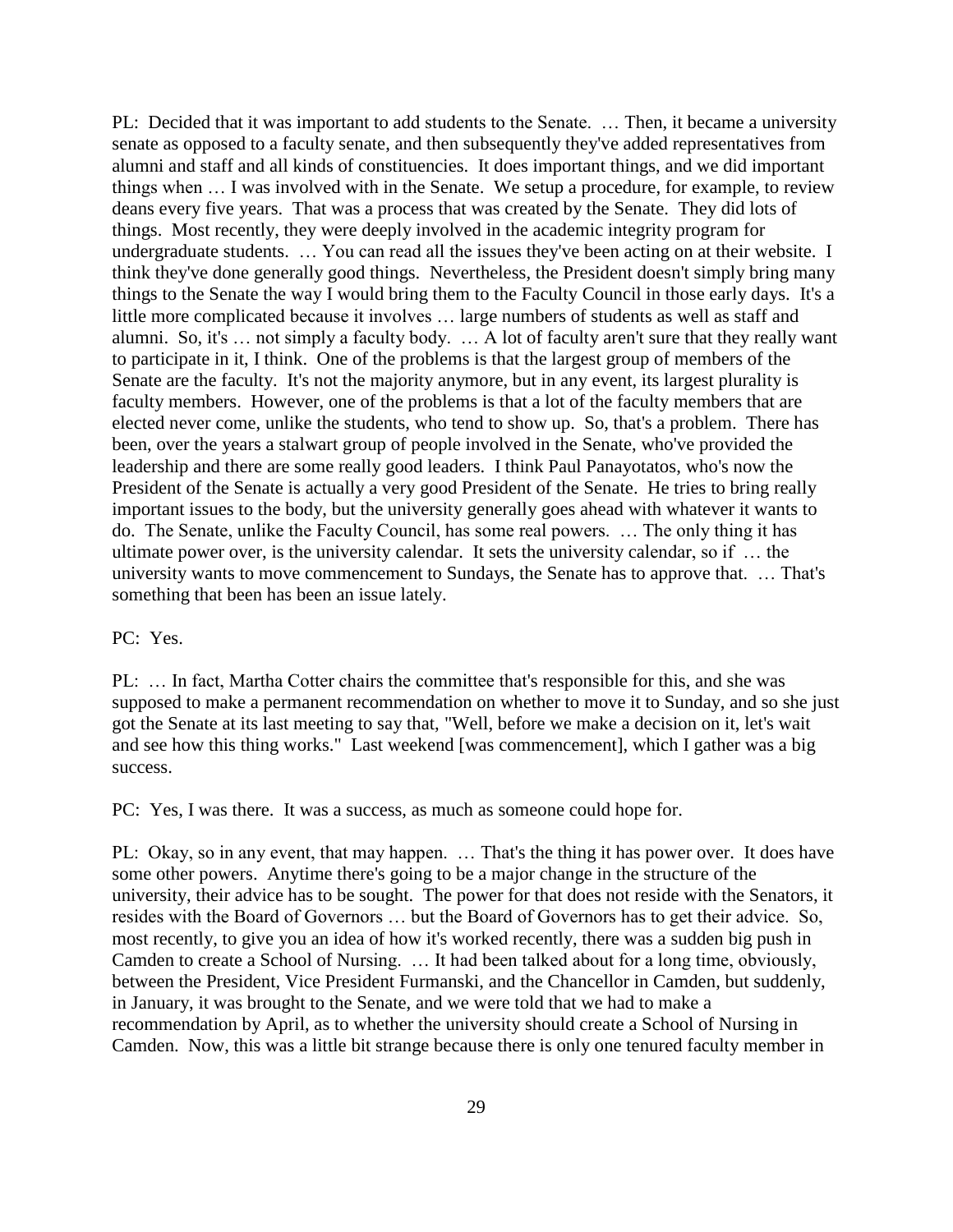nursing in Camden. Thus, how can we create a new school with only … one tenured faculty member?

PC: The answer is you can not.

PL: Well, they just did.

PC: Oh, wow. [laughter]

PL: I mean they don't even have enough tenured faculty for a tenured faculty meeting. [laughter] ... In any event, it apparently is urgent, because there is apparently a need for nursing education in South Jersey, nobody's disagreeing with that. … There has been a shortage of nurses--it's a little bit less now with the downturn in the economy--but in any event, there's a need for nurses. So, there's probably a need for nursing education, training of nurses in South Jersey, and Rowan University down there had given indications that it was thinking of creating a school of nursing. … The Robert Wood Johnson Foundation had given indications that they know there needs to be a school of nursing in South Jersey, and they were going to give money to … help create such a school. … Suddenly the university decided that, "Well, we have to do it before Rowan does it, so we can get that money and create our school." … So, they put together all kinds of rationalizations of why we needed to approve the school now, including the fact there was a department of nursing in the faculty of arts and science down there already with this one tenured faculty member and two or three instructors. … Some of them are tenure track, some may not be, some may be PTLs [Part-Time Lecturers], I'm not sure. They argued that if we would create a school of nursing down there, they could get more good students and we could attract more good faculty. Also, they said that were willing to put more resources into this in order to create this new school. So, the Senate this last spring, under a lot of pressure, finally passed a very strange resolution, where we listed all our reservations about creating the School of Nursing in Camden, and yet we approved the School of Nursing in Camden. So, we acquiesced to the university administration, but it's a very strange thing. … You can get an idea of how the administration is treating the Senate in this regard. Anyway, there's going to be a School of Nursing in Camden. The Board of Governors still has to approve this, but presumably they're going to.

SH: Does the Senate have say over what happens in Camden and in Newark?

PL: Oh, yes, that's a University Senate, that's not just a New Brunswick Senate. That's another issue. The Faculty Council is only over in New Brunswick. Newark has its own Faculty Council. Camden has refused to have a campus-wide faculty council. They have a Faculty Senate down there for the School of Arts and Science, but it doesn't include the law school and it doesn't include the business school. … They don't have a campus-wide Faculty Council. We've tried pressing them to do that, and over the years, when I was on the Faculty Council, we tried to establish closer relationships with Newark and Camden, and even created something called the President's Advisory Committee, which consisted of the officers of the Faculty Council in New Brunswick and Newark and representatives from Camden that would meet. This was [when] Fran Lawrence was President, and we would meet with him and give him our concerns from the